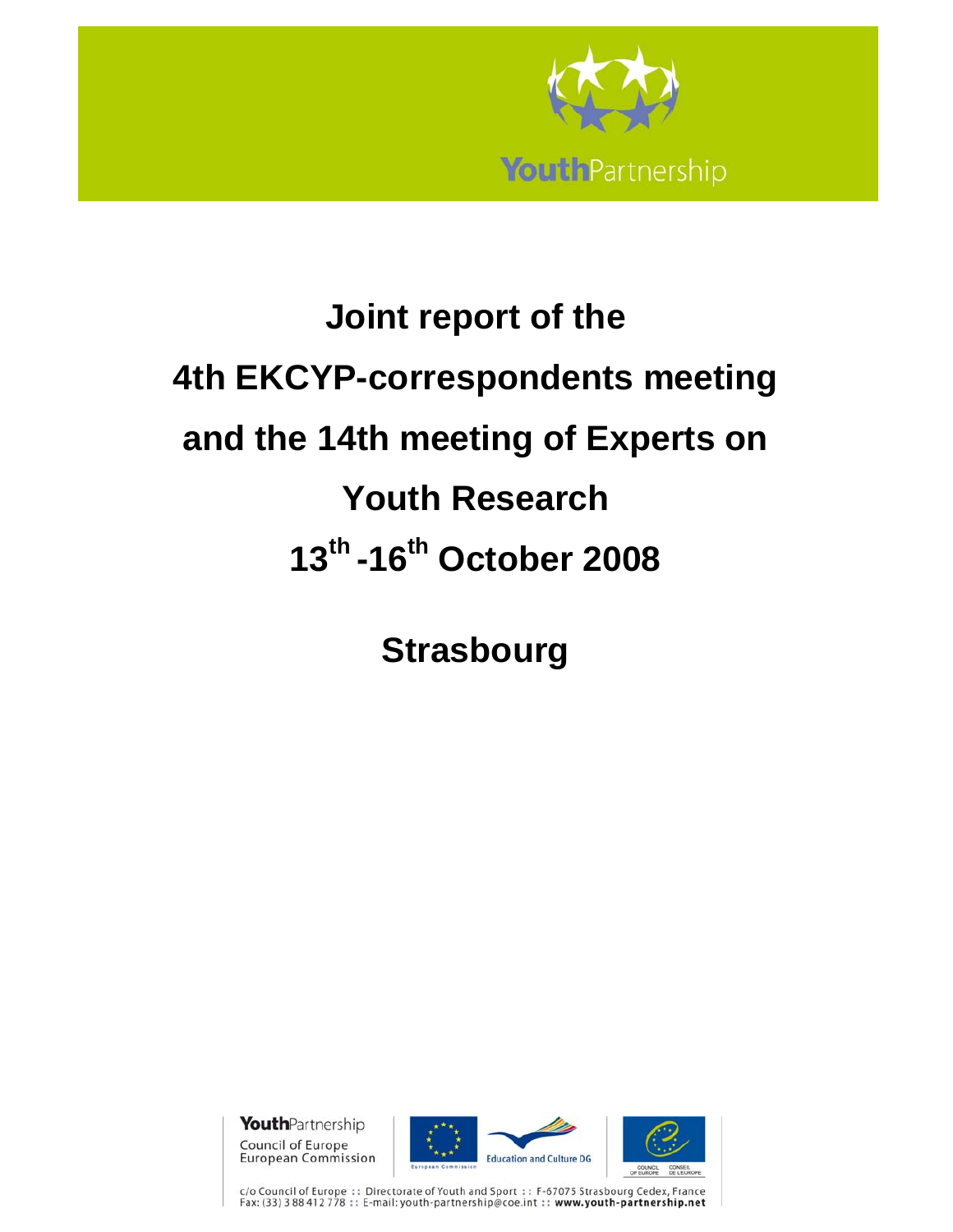# **Table of contents**

| Monday 13 <sup>th</sup> October 2008 : Meeting of EKCYP-correspondents only  3                                                                           |  |
|----------------------------------------------------------------------------------------------------------------------------------------------------------|--|
|                                                                                                                                                          |  |
|                                                                                                                                                          |  |
|                                                                                                                                                          |  |
|                                                                                                                                                          |  |
|                                                                                                                                                          |  |
| Tuesday 14 October: Joint session EKCYP Correspondents & the European                                                                                    |  |
|                                                                                                                                                          |  |
|                                                                                                                                                          |  |
| Updates on European Commission undertakings (Ekaterini Karanika)10                                                                                       |  |
|                                                                                                                                                          |  |
| Wednesday 15 October: Joint session EKCYP Correspondents & the                                                                                           |  |
| Key research issues and activity in particular countries and on pan-European level                                                                       |  |
| Discussion on cooperation and synergies between the Network of Experts on                                                                                |  |
| Wednesday 15th October 2009 (14:00 - 16:00) : meeting of EKCYP-                                                                                          |  |
|                                                                                                                                                          |  |
|                                                                                                                                                          |  |
| Wednesday $15^{th}$ October 2009 (14:00 - 18:00) meeting of the European Network                                                                         |  |
|                                                                                                                                                          |  |
| Discussion on the role, structure and terms of reference of the European Network                                                                         |  |
| Thursday 16 October 2009 : discussion on the role, structure and terms of<br>reference of the European Network of Experts on Youth Research continued.23 |  |
|                                                                                                                                                          |  |
|                                                                                                                                                          |  |
|                                                                                                                                                          |  |
|                                                                                                                                                          |  |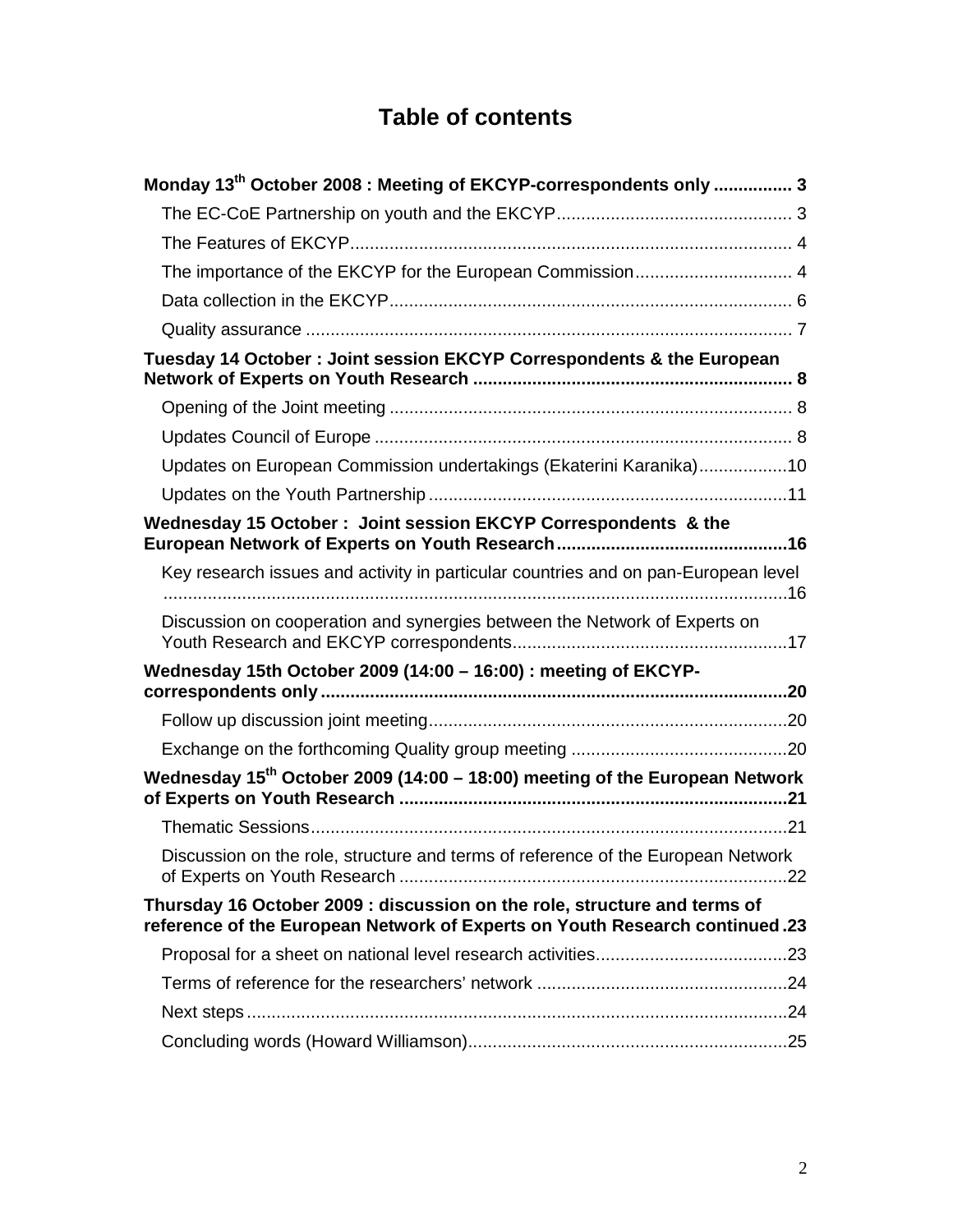# **Monday 13th October 2008 : Meeting of EKCYP-correspondents only**

### **The EC-CoE Partnership on youth and the EKCYP**

Purpose of the morning session was to introduce the new EKCYP correspondents to their tasks and to the main features of the European Knowledge Centre for Youth Policy, the afternoon session was for both, old and new, correspondents. The introduction of the new correspondents showed that some of these correspondents were only nominated a few weeks before and had only very vague picture of their responsibilities. So it was of high importance that an overview of the structure and tasks of the Partnership between the Council of Europe and the European Commission was provided by Hanjo Schild, coordinator of the partnership.

The Partnership between the European Union and the Council of Europe started 1998 with youth worker training on specific topics and was enlarged in 2003 by two other pillars: Cooperation in the Europe-Mediterranean Region and Cooperation in Youth Research. The research cooperation aims for better knowledge on young people to support policy makers and youth workers with information and hence foster evidence based youth policy.

2005 the three pillars were merged to one single partnership with the three thematic strands and with a regional focus (on Europe-Mediterranean, South East Europe, SEE and the Eastern Europe and Caucasus, EECA). For these regions workshops for policy development took place this year in Serbia (for SEE) and Budapest (for EEC).

The main 4 objectives of the partnership are :

- "Citizenship, participation, human rights education and intercultural dialogue"
- "Social cohesion, inclusion and equal opportunities"
- "Recognition, quality and visibility of youth work and training"
- "Better understanding and knowledge of youth and youth policy development".

Inside the fourth objective on better knowledge the methods and tools used are seminars and workshops, networking, knowledge provision and production, regional cooperation and information and publication. For networking annual meetings of experts on youth research (taking part already since the mid 90ies) and the EKCYP-correspondents have been established. The correspondents for both of these networks are nominated by the national ministries in charge of youth.

The network of EKCYP-correspondents is growing. It started with 15 countries in a pilot phase; now 40 correspondents are nominated to provide data for the EKCYP. One of the purposes of these meetings is to support the correspondents in their work related to the provision of data. In the correspondents meetings the Partnership secretariat also learns what kind of additional support would be needed for the correspondents to improve the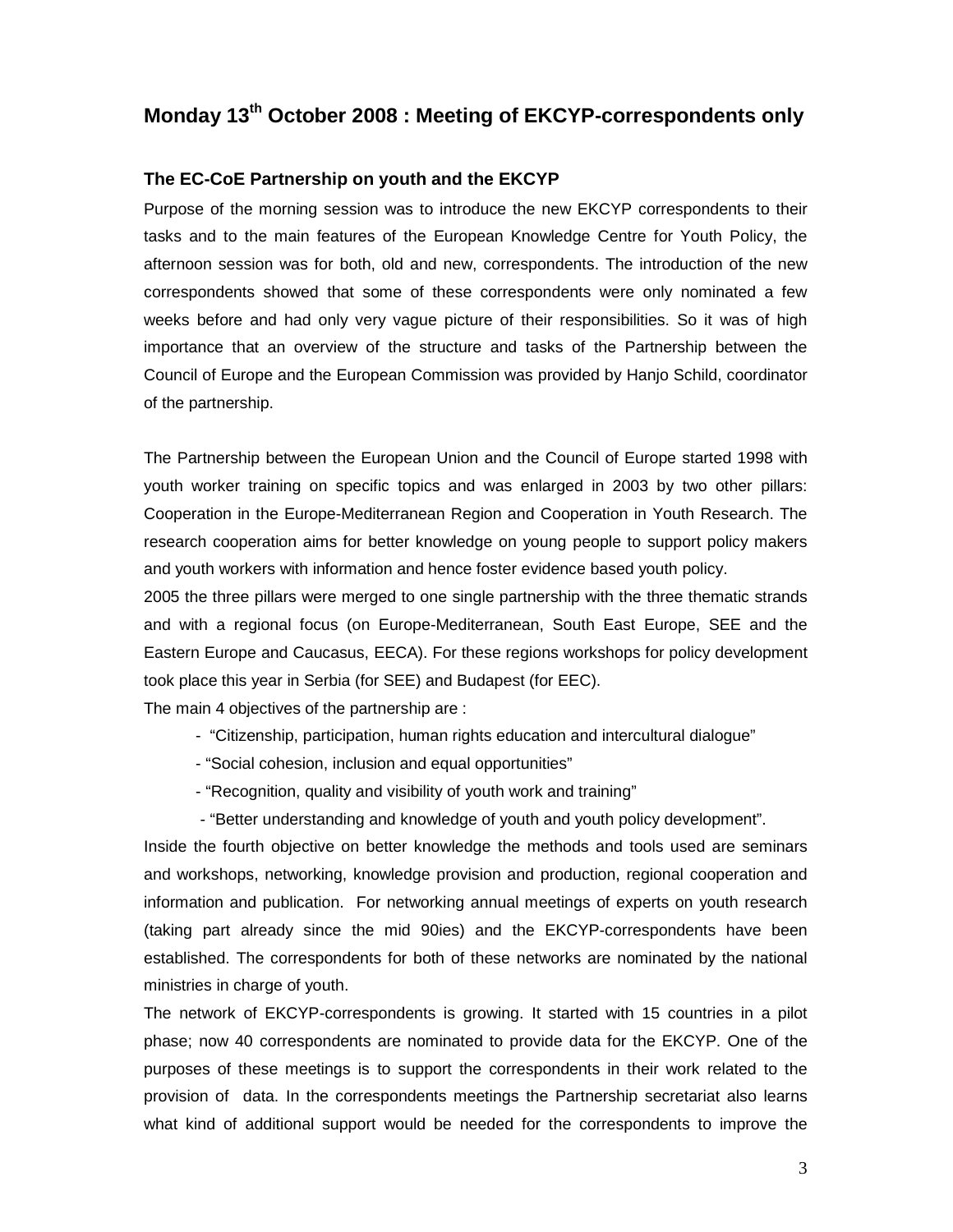quality of the data in the EKCYP. Through the joint meeting with the experts on youth research cooperation between the two networks can be organised and improved.

Inside the objective better knowledge of youth and youth policy development also the EKCYP is positioned, but moreover research seminars, youth policy seminars and thematic workshops and the provision of information through publications and the website belong to this strand. The research publications provide a selection of the papers presented at the seminars. The next seminar will be on health and well-being of young people in Europe. Future aim for the work in the  $4<sup>th</sup>$  objective (better knowledge and youth policy) is to bring the different activities closer together and to use synergies. Better Knowledge on Youth is one main objective in the White Paper on Youth which makes the EKCYP a high priority for the European Union

For the Council of Europe other instruments for youth policy development based on knowledge of youth are the policy reviews that were carried out in 16 countries until now and the advisory missions.

### **The Features of EKCYP**

Philipp Boetzelen presented the European Knowledge Center for Youth Policy to the new correspondents (as well as to the experienced once that were present).

The origin of the European Knowledge Center for Youth Policy lies in the three objectives of the main priority on Better Knowledge;

1) Identify existing knowledge in priority areas of the youth field and implement measures to supplement, update and facilitate access to it,

2) Ensure quality, comparability and relevance of knowledge in the youth field by using appropriate methods and tools

3) Facilitate and promote exchange, dialogue and networks to ensure visibility of knowledge in the youth field and anticipate future needs

These tasks should be tackled with the EKCYP,. Its main aims were from the beginning in the pilot phase to provide the transfer of knowledge from research to policy and practice, to follow the implementation of the Common Objectives and the White Paper on Youth and CoE observation of youth policy. Furthermore the EKCYP should provide exchange between researchers, policy makers and practitioners (and in between these groups).

### **The importance of the EKCYP for the European Commission**

Ekatarini Kareniki gave an introduction on the work of the Youth unit of the European Commission and explained the importance of the EKCYP for their work. The European Union's youth policy is orientated on the priorities developed in the White paper on Youth, a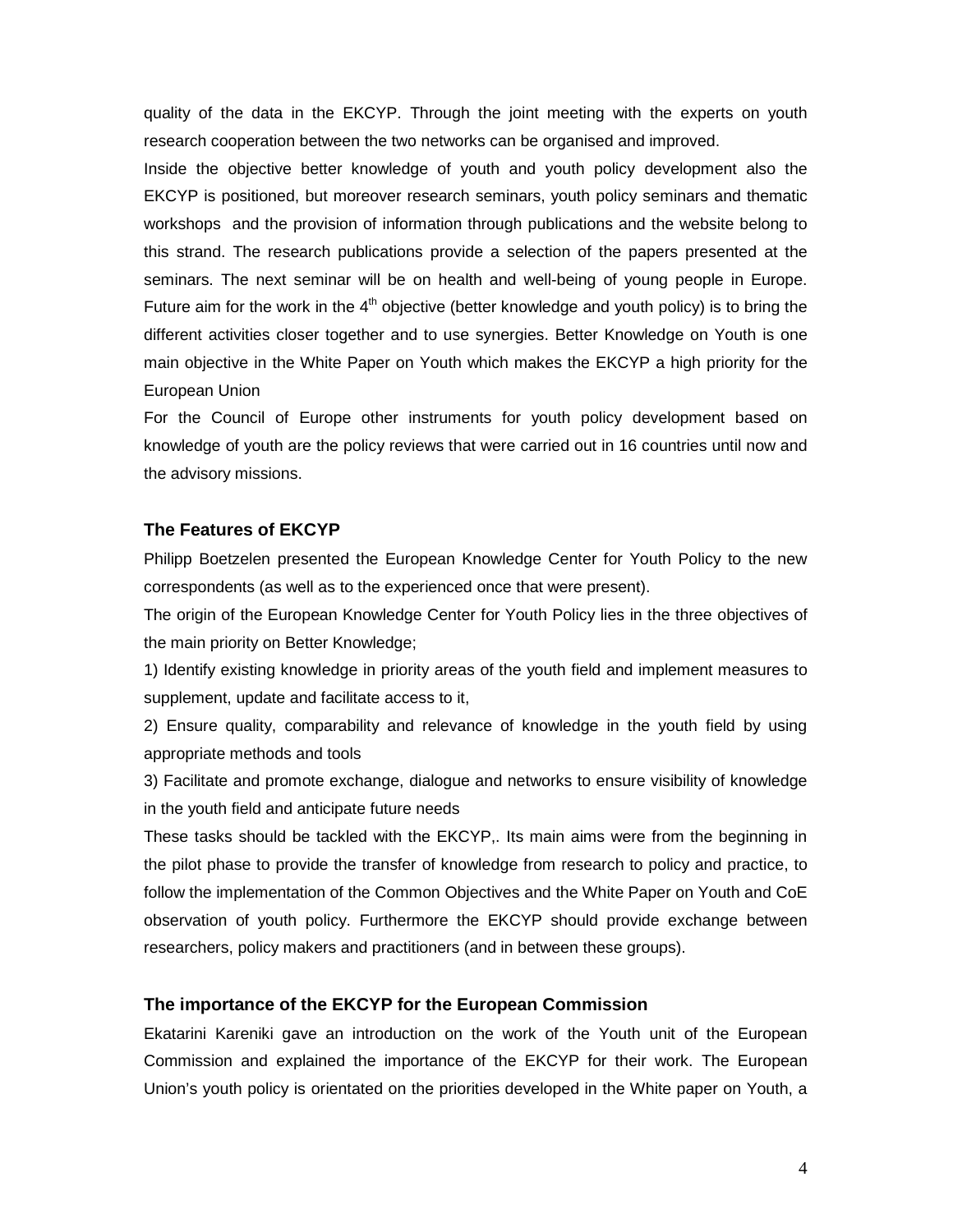new impetus for the youth in Europe, from 2000. Additionally the European Youth Pact gave the orientation of political directions and impulses on European level.

With 2008 the cycle of youth policy ends and from 2009 on new priorities for the European Youth policy will follow.

To find and define these new priorities different instruments were used:

- An online questionnaire was launched to collect information. In a second step consultations with young people following the ideas of the structured dialogue were established.

The national reports on the implementation of the existing priority topics and on the implementation of the European youth pact as well as on national youth policy in the 27 member states are another source to find the future directions. In combination with visits to all members states, these reports give a very good impression on the state of the art of European youth policy respectively on youth policy in Europe.

Out of these different forms of information and in cooperation with the research community and the EuNYK network<sup>1</sup> new priorities will be defined until spring 2009.

For this time being a first report on the situation of young people in Europe will be prepared by the European Commission. That report will play an important role with regard to evidence for youth policy development. Such reports should be carried out on a three-annual basis from now on. Topics of next years report will be trajectories from education to labour market, participation as well as health, well being and consumerism. Beside participation, which is already a topic in the EKCYP, the other topics are not represented in the European Knowledge Centre until now. With the data collection on transversal topics this gap will be closed.

The backbone of the reports will be data collected in the European Knowledge Centre for Youth Policy. Even though the report should be produced every third year the data should be collected annually to allow comparisons in the countries.

In the beginning of the EKCYP the results were disappointing since a lot of interesting data was missing. This was a cause for the EC to alter together with the CoE in the partnership and with the correspondents the questionnaires for the priority topics and develop new questionnaires for the transversal topics. It is the hope and the wish of the youth policy unit of the EC that from now on the EKCYP correspondents will be able to collect all the data for the questionnaires on an annually basis, so the reports can be produced and have influence on the policy development on European level.

-

 $1$  The third network (EuNYK) is organised by the EU and should help to foster national networks on youth.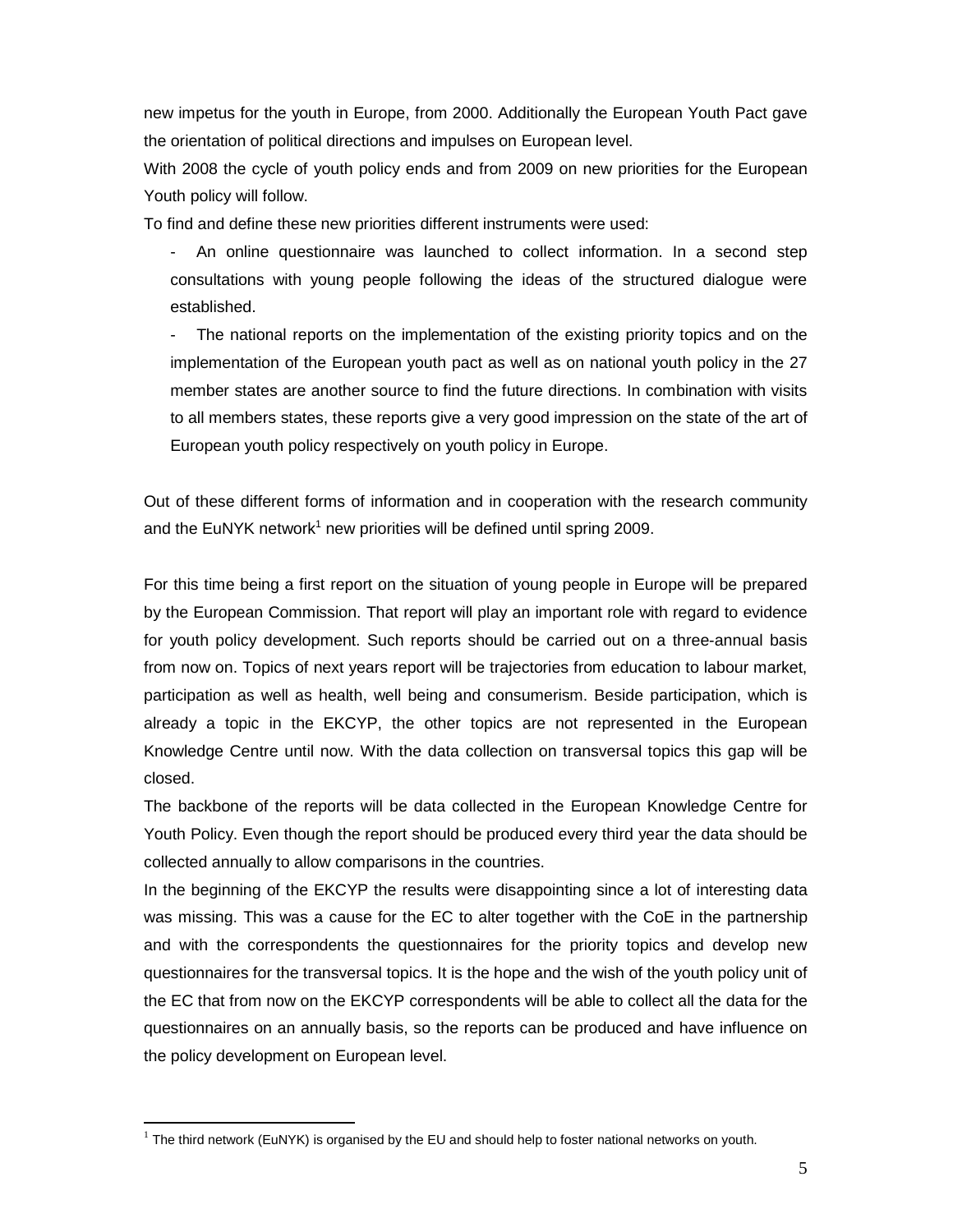#### **Data collection in the EKCYP**

The EKCYP is an online database, where data and information on the national realities of youth are offered via a country sheet, and the questionnaires.

The data on youth in the countries is collected in country sheets and in 4 questionnaires on priority topics - participation, information, voluntary activities and better knowledge on youth. The EKCYP tries to fulfil the objectives of the priority on better knowledge on youth facilitating access to data, make data comparable, and facilitate the dialogue between the stakeholders in the youth field.

In the beginning of the EKCYP the questionnaires were very similar to the reports of the member states of the EU to the European Commission on the national developments in the 4 key priorities of the White paper process. But these questionnaires were remodelled in the last years, because not all data was available in all countries and various questions were multidimensional or unclear.

The country sheet provides an overview of the institutions, the legislation and the structure of youth policy in the countries. It should give a description and links to the national information. And from 2008 on country fact sheets on the transversal topics "Health and well-being", "Social inclusion", "Employment", and "Attitudes of young People" will be provided. The first data collection on these topics was commissioned to the Turku University of Applied Science.. From next year on, the EKCYP-correspondents should update the data on these transversal topics. These data should already be available on other EU or national web pages (because national reports on these topics are produced and are collected in other DGs of the European Commission).

Carole Schnitzler, webmaster of the Partnership, and Philipp Boetzelen moreover presented the other features of the EKCYP that should encourage users to provide knowledge. In the document library policy documents are collected, but also registered users can upload interesting documents. Documents in the national languages with an abstract in English would be of interest, since the search engine is scanning the whole text and therefore one can find any document when using national language in the search function.

The database of youth experts gives information on the working fields of experts in the countries. The section on good practice is also open for all registered users to upload models of good practice in different fields – be it youth work, or research. Via the news section the users can inform other registered users about ongoing activities.

The glossary provides information on basic terms of European youth work and youth policy and on those used in the questionnaires to enable a common understanding inside the EKCYP. Furthermore it is planned to provide information on national glossaries in the different countries, if they exist.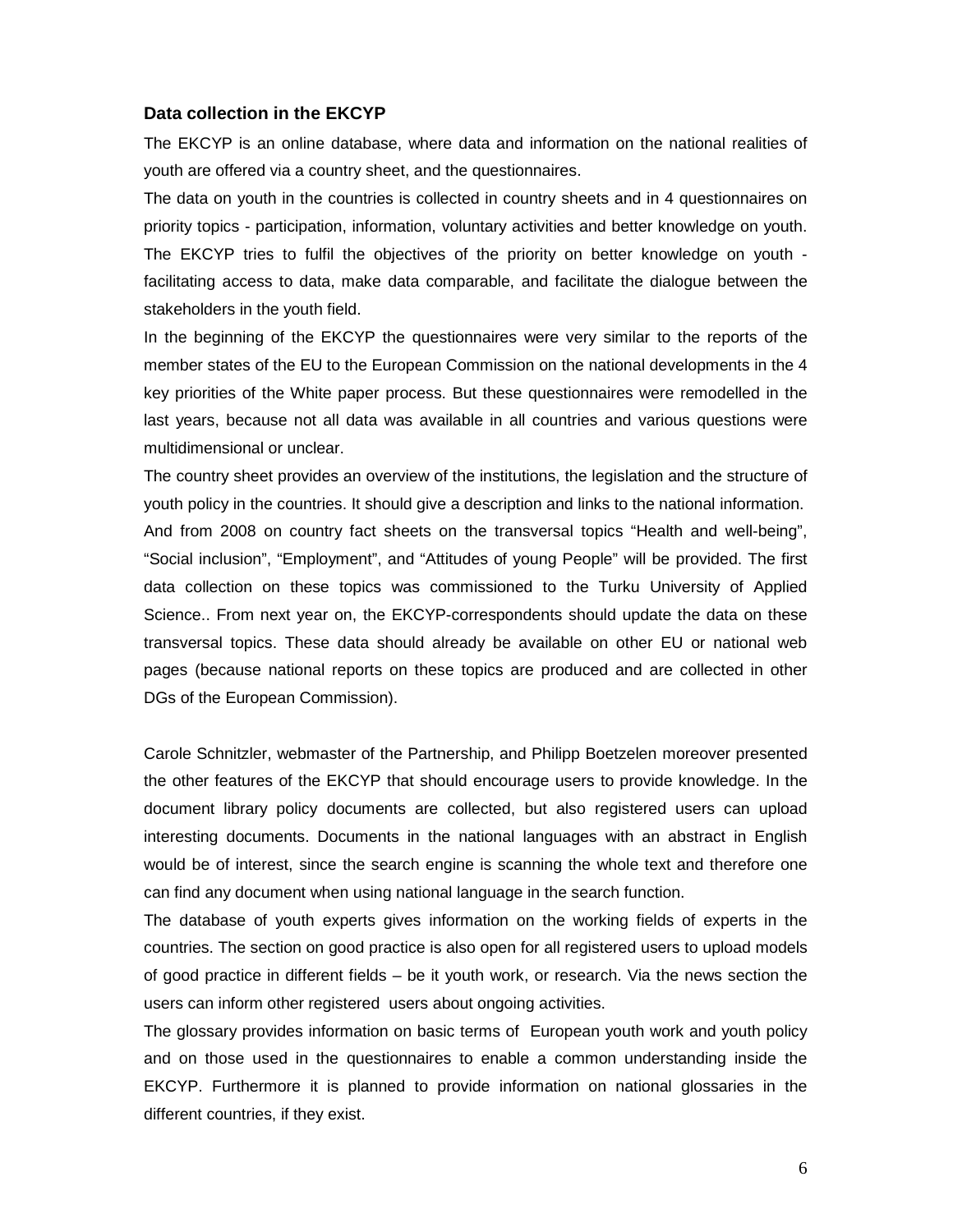Furthermore it is planned to provide different forums on various topics. But these forums make only sense if they are used and if they are moderated. The correct forms of how to develop this feature will be topic of future discussions. These forums are furthermore understood as a support measure for the correspondents. In special forums the correspondents can support each other with advice on where to find data, how to interpret questions and so on. This would allow newcomers to learn just already by reading the guidance given in an existing forum. This forum should be restricted and only accessible to the correspondents only. Some other forums could be open in the future to a broader public, depending on the given topic for invited researchers and practitioners, or for everybody. Furthermore the wish of the correspondents for a special e-mail account was fulfilled. So all correspondents will have an e-mail-address, that will also be the reference address provided on the country sheets and the questionnaires.

The main tasks of the EKCYP correspondents are the provision of data for the EKCYP in the questionnaires and the country sheets, to update the country sheet according the needs and the promotion of the EKCYP on national level. The partnership tries to support the correspondents to fulfil their tasks, also the ministries that nominated the correspondents are asked to provide them with all support they could offer. Two annual meetings, support letters from the Partnership and the Ministries, also country visits from the Partnership secretariat to strengthen the role of the correspondent in the country are offered. These country visits could also be in form of participation in national network meetings.

#### **Quality assurance**

The quality assurance of the data is provided on several levels. The first step is the member check in the countries followed by the validation of the ministry (if this is done by the ministry or by a national institute is up to the countries). The data is checked once more by the Partnership secretariat if more information is needed or if something is not clear.

The quality group contributes to the development of quality standards of the whole website, and the EKCYP. The first meeting of the quality group has lead to many changes on the structure of the website, the second one was mainly dedicated to the clarification and simplification of the questionnaires. Until now no document on how to assure the quality of data is available. The next meeting of the quality group will be in November 2008.

Concerning the country sheets and the questionnaire on participation, the Partnership secretariat and some experienced correspondents gave the new correspondents some information of how to work with these questionnaires and where to find the data.

#### **Part 1 of the report written by Manfred Zentner (17.11.08)**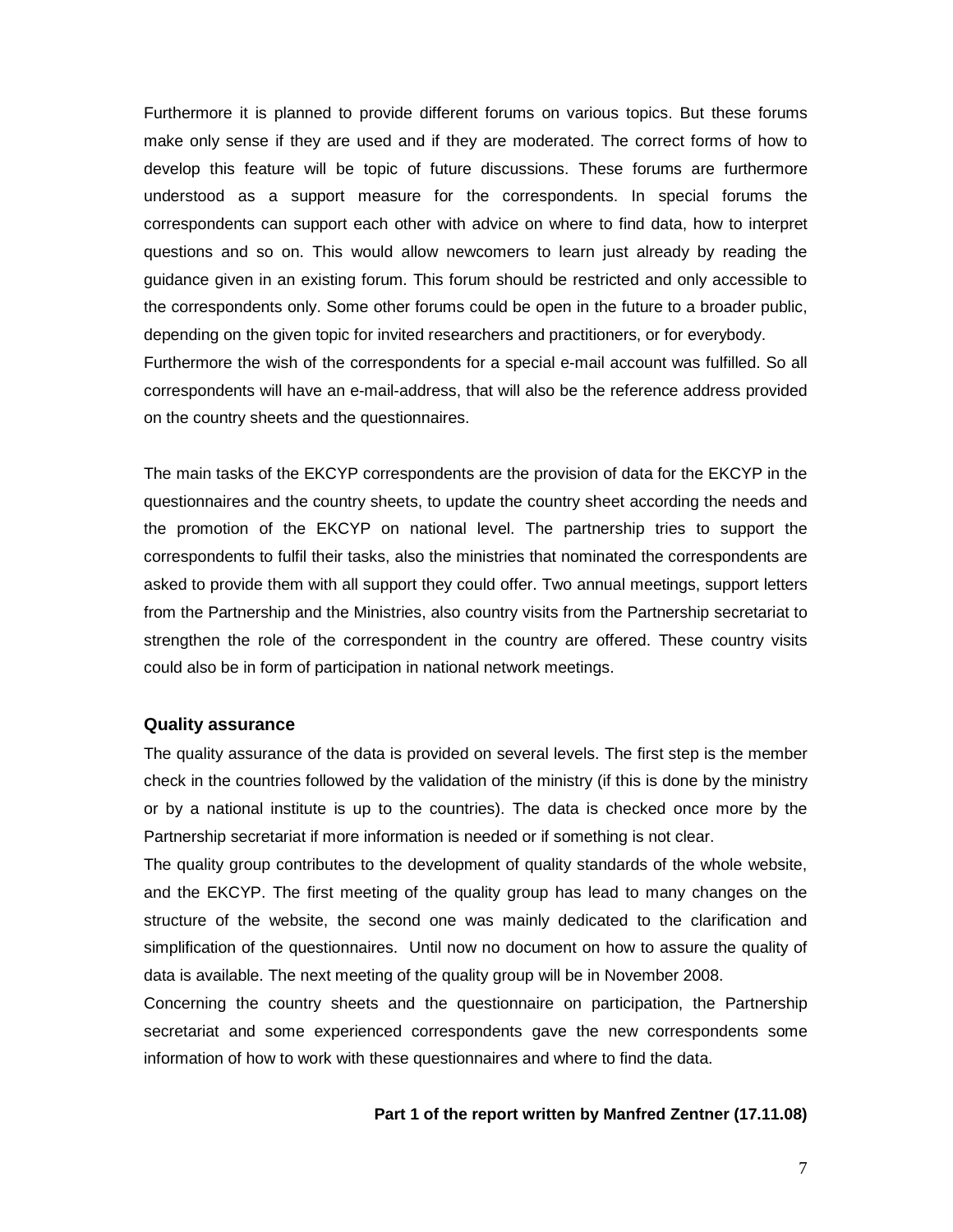# **Tuesday 14 October : Joint session EKCYP Correspondents & the European Network of Experts on Youth Research**

### **Opening of the Joint meeting**

- **Introduction** by Hans-Joachim Schild (Partnership Programme) and Howard Williamson, chair of the Researchers Network

In the most recent meeting of the Network (24-26 september 2007) it was argued that the existing variety of networks on youth policy and research leads to confusion about respective identities and roles. This was one of the main topics of this meeting, which offered the possibility to clarify the role and relations between the the group of EKCYP correspondents and the research network members, The meeting focused also on sharing updates about the developments in youth research and policy on a European and national levels, presenting interesting youth research projects, discussing the current and anticipate future trends in youth research in Europe.

**Tour de table**, brief introductions of everybody present

### **Updates Council of Europe**

### o **Publications**

Two new publications were presented:

- Ohana, Y. et al (2008) Born in Flensburg, Europe. Journeys with Peter Lauritzen. Demokratie & Dialog.
- Lauritzen, P. (2008) Eggs in a Pan Youth work : Speeches, Writings and Reflections by Peter Lauritzen. Strasbourg: Council of Europe Publishing.

### o **8th Council of Europe Conference of Ministers responsible for Youth (Ulrich Bunjes, DYS)**

This event brought together ministers responsible for youth from the 49 signatory countries of the European Cultural Convention as well as representatives of the European Youth Forum, international non-governmental youth organisations and representatives of international organisations and institutions, professional networks, and parliamentarians. The conference, held in Kyiv, Ukraine from 10 to 11 October 2008 and entitled ''The future of the Council of Europe youth policy: Agenda 2020'', focused on challenges that young people across Europe are facing today. These included:

- **Promoting equal opportunities for girls and boys, young women and young men;**
- Supporting young people's access to social rights;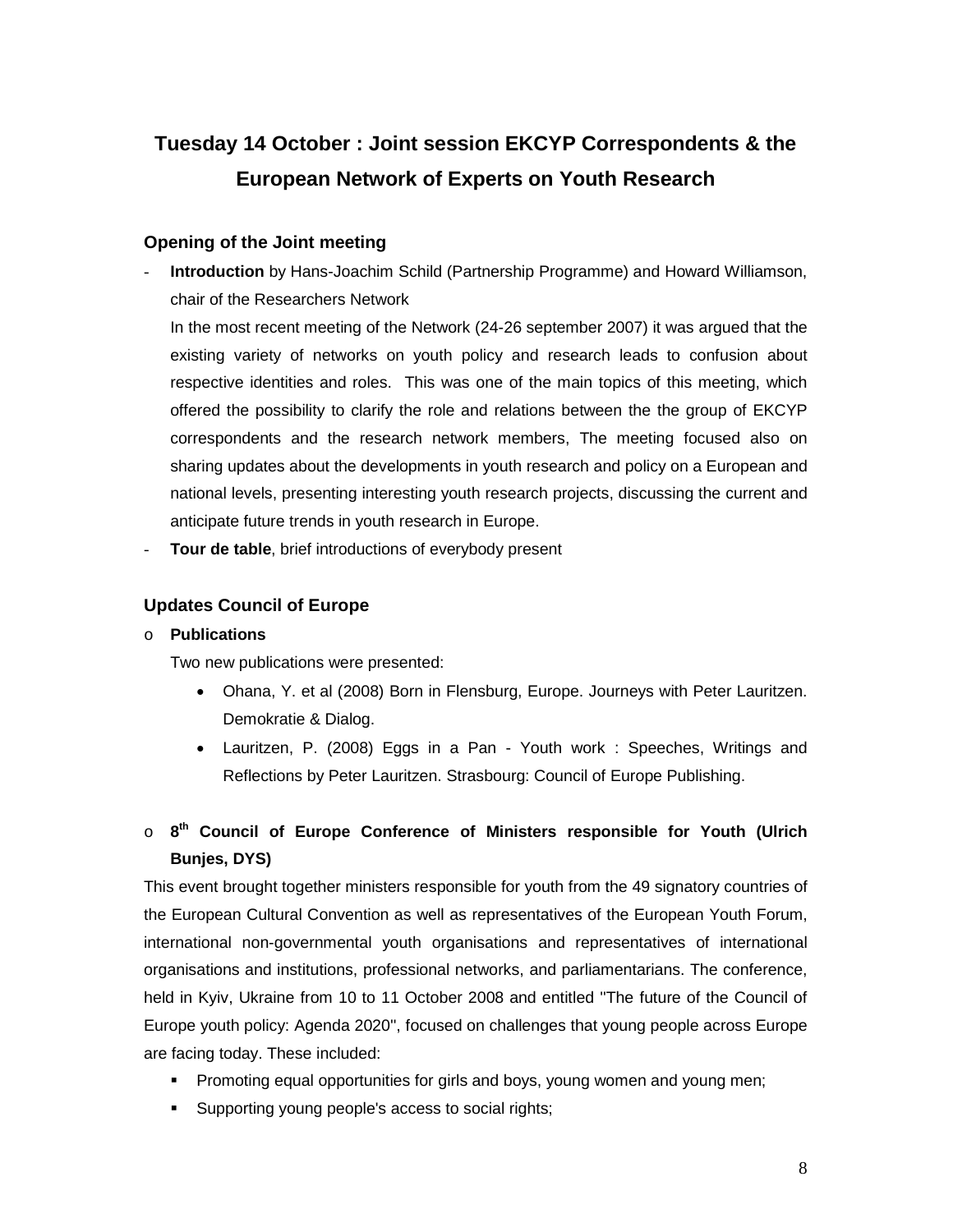- Empowering young people to promote cultural diversity and intercultural dialogue and it religious dimension;
- **Promoting intergenerational dialogue and solidarity;**

The aim of the Conference was the approval of Agenda 2020. Agenda 2020 sets out the priorities for the Council of Europe's youth policy in the coming years. Ulrich Bunjes clarified that the declaration was unanimously accepted by the Conference (see appendix). Ulrich Bunjes drew the attention to the points 2.10 up to 2.12 in the declaration. These points emphasised the co-operation between youth researchers and policy makers in order to promote evidence-based youth policies and support the work of practitioners in the youth field.

Finally Ulrich Bunjes underlined the attention paid to the promotion of intercultural dialogue and gave a short update on the developments concerning the White Paper on Intercultural Dialogue.

Octav Marcovici asked if there was something as a follow-up of the policy reviews that had been done. Ulrich Bunjes indicated that the interest in the reviews was increasing. Also the countries that have been CoE-members since 1949 would like to submit their policy of the previous decennia to this kind of "peer review". The attention to follow-up therefore has been rather limited, but could be placed higher on the agenda.

Charles Berg, speaking from experience in Luxemburg and Malta, expressed his conviction that most countries experienced the review as inspiring and thought provoking. He welcomed the Kiev declaration and the recognition of the added value of these policy reviews.

Howard Williamson shared his observation that only eight countries represented in the room did not participate in either a review or an advisory mission. He added that there are even countries who asked for a re-visit of a review team. In that case it seems more feasible if those countries invite an advisory mission on some burning questions in their policies.

### o **International reviews of the national youth policy**

International reviews have been carried out by the Directorate of Youth and Sport in the CoE since 1997. International youth policy reviews have the objective to improve good governance in the youth field of the particular country reviewed; to contribute to the body of youth policy knowledge and development of the Council of Europe and to make contributions to greater unity of Europe in the youth field and set standards for public policies in the field of youth.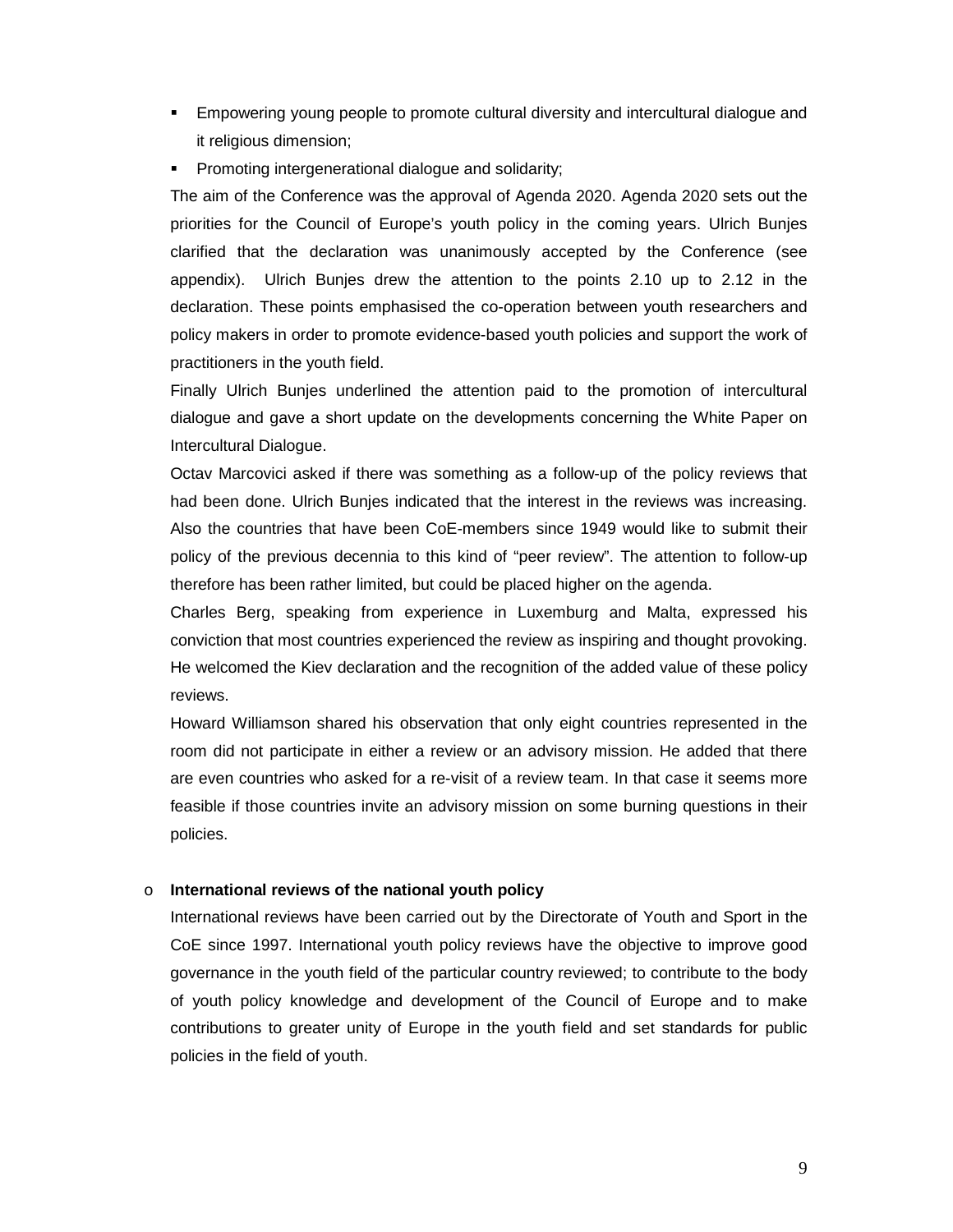16 reports have been completed so far: Finland, Netherlands, Spain, Norway, Sweden, Romania, Estonia, Luxembourg, Lithuania, Malta, Cyprus, Slovakia and lately Hungary, Latvija, Armenia and Moldova. A review in Albania is on the agenda for next year. Howard Williamson, who coordinated the most recent reviews, emphasised that these 16 reports present a rich body of knowledge on youth policy in very different countries and the way things have been changing through the years.

#### o **Advisory Missions**

The purpose of advisory missions is to provide competent advice to a country on a particular issue in its youth policy, upon a request of relevant authorities. It is also up to the government to decide on making a discussion and findings of the advisory mission public. Advisory missions have been carried out for Hungary, the Czech Republic, FYROM, Bosnia & Herzegovina, Moldova, Ukraine…

### **Updates on European Commission undertakings (Ekaterini Karanika)**

### o **Evaluation of the Open Method of Coordination**

Youth policy falls under the remit of the Member States. This means that there is no EUwide legislation in the field of youth policies. However, in 2002, Member States decided to use the Open Method of Coordination (OMC) to co-operate in enhancing the four priority areas identified by the White Paper on Youth, which was adopted in November 2001. 2009 will be a crucial year for the current youth policy cycle that started with the European White Paper in 2001 is coming to an end. The Commission has sent out a questionnaire to the member states to identify future priorities. There is also an on-line consultation of civil society concerning these topics.

### o **Youth Report 2009**

Eurostat, the EU's statistical office, provides data on youth, and efforts are made to increase the scope and quality of youth-related statistics. Through the European statistical system, Eurostat co-operates with Member States to build up comparable and reliable statistics. For the first time Eurostat works on a comprehensible overview of facts and figures focused on young people, which would be presented in spring 2009 and repeated three-annually.

### o **Update on the European Network of Youth Knowledge (EuNYK)**

**EuNYK** was set up by the Commission in 2006 to exchange good practice on developing national youth knowledge networks between policy-makers, young people and researchers and thereby facilitate the implementation of the common objectives for a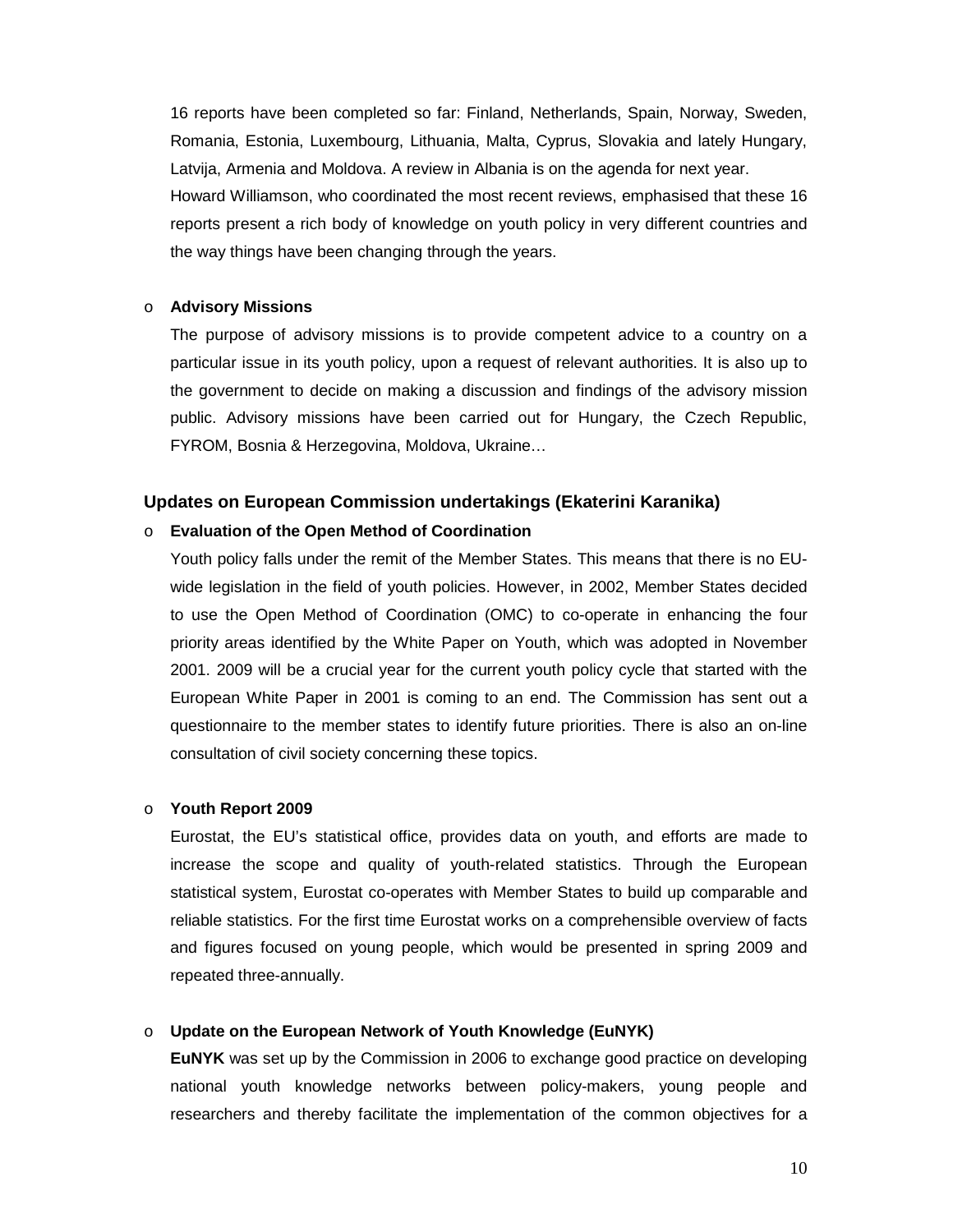better knowledge and understanding of youth**.** The Network came together three times. Friday,  $17<sup>th</sup>$  of October will be the fourth meeting in Brussels.

o **Other undertakings of the Commission in the Youth Research Field**  Special attention is given to the accessibility for young people of cultural activities. There will be a review of all researches done so far, to come to some conclusions for policymakers.

### **Updates on the Youth Partnership**

### o **Thematic Seminars and Publications (Marta Medlinska)**

The Partnership's commitment to research includes a programme of youth research seminars. Such events promote dialogue between young people, youth organisations, researchers, policy makers and practitioners. Following research seminars were/are organised:

- Equal Opportunities for All (November 2007, Budapest, Hungary)
- **EXELGE Health and Well Being of Young People in Europe (December 2008, Marly-le-Roi,** France): organized in cooperation with the French government within the EU Presidency.

Marta Medlinska (Youth Partnership) attracted the attention to Coyote, a magazine on issues around "Youth-Training-Europe",

More seminar reports would soon be available on-line and further publications comprising research papers presented at the research seminars were in preparation on 'European citizenship' (2006), 'youth employment' (2007) and 'equal opportunities' (2007).

Concerning the thematic seminars Stefania Rota wanted to know how people were invited. Marta Medlinska clarified that invitations were preceded by a call for papers drawn up by a preparatory team also responsible for the evaluation of the papers. Furthermore there were the regular mechanisms to invite people from practice and policy through youth forums and national ministries.

Howard Williamson pointed out that the Youth Researchers Network could be a excellent pool to put together such a preparatory team. This could also ease the workload of the Youth Partnership Secretariat.

### o **Youth Policy Seminars (Marta Medlinska and Hans-Joachim Schild)**

The Partnership aims to encourage and create opportunities for dialogue within the triangle of youth governance: youth research, youth policy and youth work practice.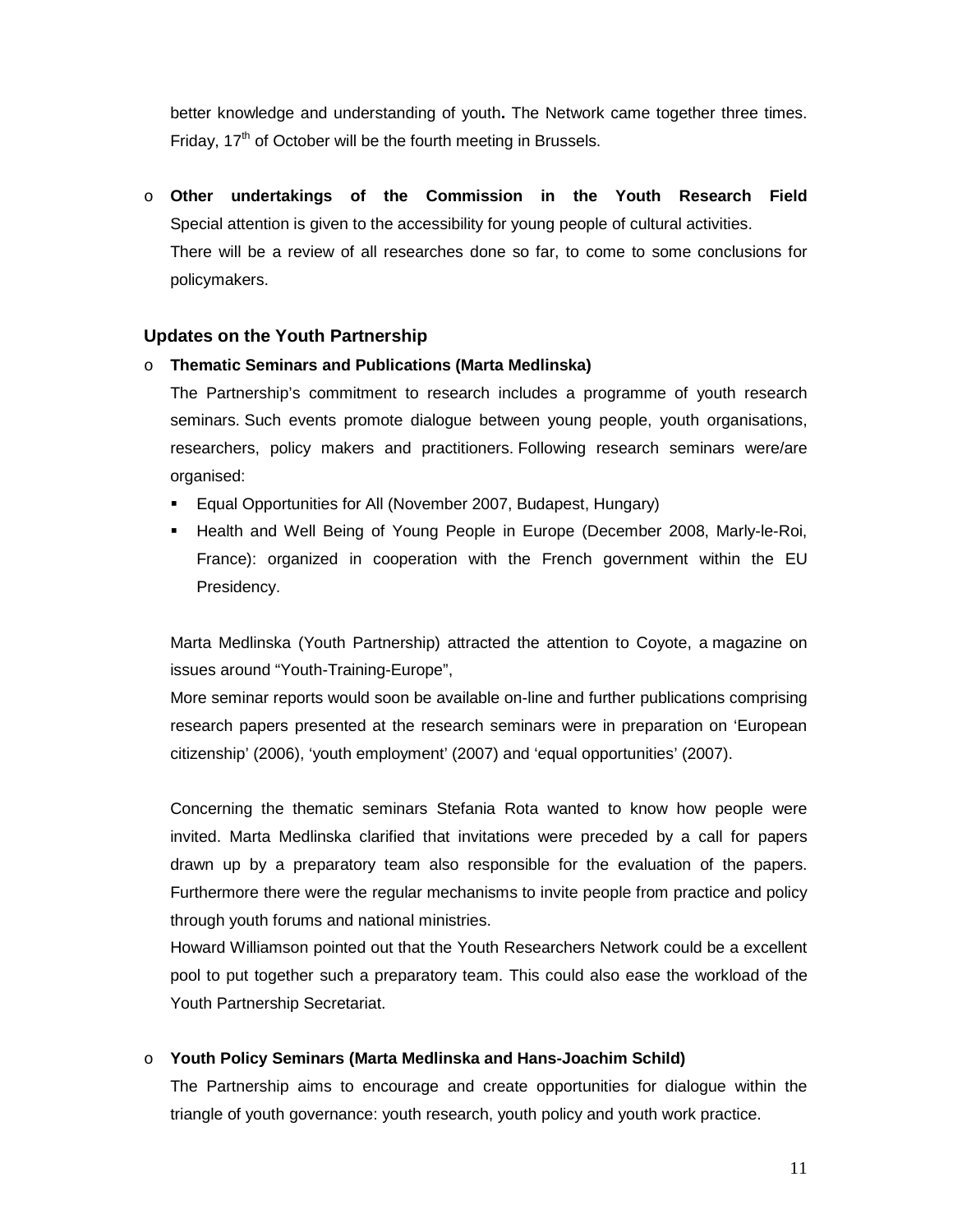Promoting development of evidence based youth policy the Partnership is focusing on the following regions: South-East Europe, Eastern Europe and Caucasus, Euro-Mediterranean. Organising the youth policy development seminars by the Youth Partnership and relevant regional SALTO Resource Centres serves this purpose. The Final Report from the Seminar on Youth Policy Development in South-East Europe, written by Metka Kuhar (2008), was briefly presented.

In 2009 future evolutions will be discussed with the League of Arab States and the Anna Lindh Foundation.

#### o **Expert Workshops**

The Partnership invites a small group of experts on a certain theme and works together with a hosting country. In May 2008 the Partnership organized in cooperation with the Flemish Government an expert workshop on ''The history of youth work in Europe and its relevance for today's youth work policy''. Tracing back the roots of youth work and identifying different evolutions within and between countries must help us to initiate a fundamental discussion on nowadays youth work identity. Filip Coussée presented some main conclusions and announced the sequel for May 2009. The results of the workshop will be documented in a comprehensive report by Griet Verschelden (Ghent University College), to be uploaded by the European Knowledge Centre for Youth Policy. There will also be a book published comprising papers presented during the workshop.

In June 2008 another expert workshop took place under the title ''Continue the Pathway towards Recognition''. It focused on the issue of recognition of non-formal learning in the youth field, taking stock of the developments since endorsement of the White Paper 'A new impetus for European youth' adopted by the Commission in November 2001. It was organised with the Czech Government and the Czech National Agency of the "Youth in Action" programme.

#### o **European Knowledge Centre for Youth Policy (Philipp Boetzelen)**

Philipp Boetzelen gave an update on the EKCYP features, now imbedded in the new Partnership-web portal. He also presented the new fact sheets on the transversal topics. The EKCYP will provide country-specific information sheets on these topics in the section Country Information.

The group of EKCYP correspondents has extended to 40 members now (in the pilot phase the network started with 15 members).

### o **MA European Youth Studies (Charles Berg, University of Luxemburg)**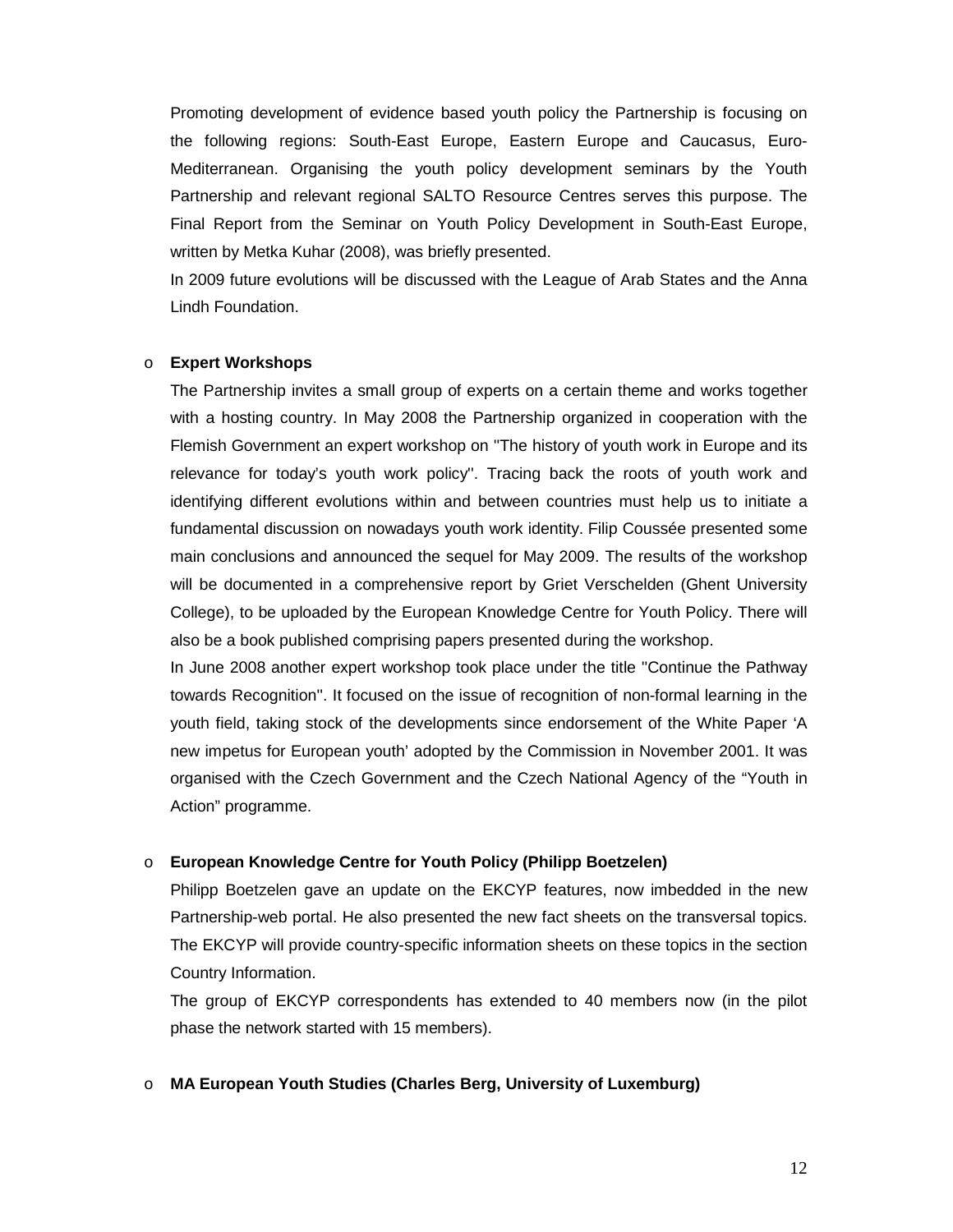The M.A. EYS initiative brings together first-rate teaching and research expertise from throughout Europe to create a unique Bologna 120 ECTS Master's degree in European Youth Studies, a specialist and interdisciplinary field that emerged in the 1990s in response to the rapidly changing European social mosaic and its implications for the study of youth in the life-course and for young people's lives.

Manfred Zentner asked what would be the course fees. Charles Berg admited that the rationale on fee-raising is not the same in the different countries, making this question tricky. The answer depends on where the students are inscribed. The consortium is still working on this point and other questions on credits, validation, etc. Answering a question of Anastassia Ladopoulou Charles Berg added that the languages used most would be English, French and German and that there were also other linguistic capacities available in the MA team (Bulgarian, Greek, Italian, Spanish etc.).

### o **Introduction of the evaluation of the youth research and policy strand of the Youth Partnership (Maria Carmen Pantea, Babes Bolyai University, Romania)**

Maria Carmen Pantea presented the preliminary findings of the evaluation study. Maria had interviewed a diverse group of participants and stakeholders on the objectives of the Partnership (knowledge production, provision of knowledge, networking and fostering evidence-based policy) and on the Partnership's methods and tools (thematic seminars, expert workshops, publications, research project, researcher's network and EKCYP). The aim was to enhance effectiveness, coherency, cost efficiency and adequacy of future

performance.

Other sources of information were reports, participation in meetings, previous evaluations and the feedback after the presentation of the preliminary results, which she kindly requested from the experts present.

### *Main questions of the study:*

- o Are the aims and objectives realistic and relevant? Are they being achieved?
- o Are the methods and tools used functional? How could they be improved?
- o Does the quality of the activities' outcomes contribute to the overall objectives?
- $\circ$  How can the EKCYP be further developed and which role(s) should it play?

### *Provisional conclusions and recommendations*

- The Partnership is broad and undertaken in an overloaded administrative context
- **The Partnership needs to revisit its priorities for the next period**
- **ECKYP** needs increased support at both national and European level
- Researchers' Network needs to clarify its roles, objectives and contributions
- The relation between Researchers' Network and EKCYP network needs clarification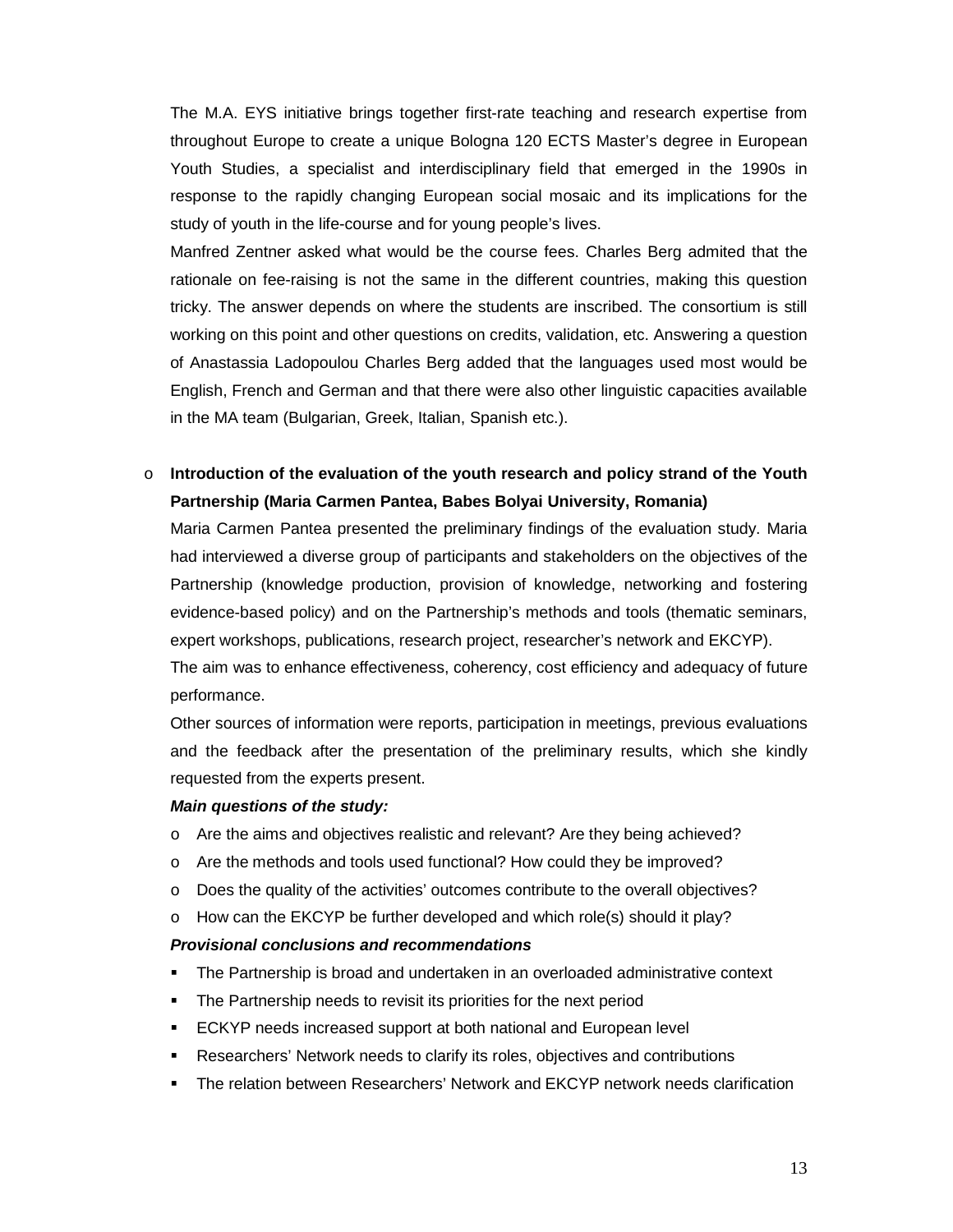- **The Partnership needs to promote the appreciation of the value of data collection for** the countries themselves
- The Triangle: research, policy, practice needs to be situated in a broader and more inclusive context.

Before finalising the report an online survey was planned in order to complete the data collection. All experts present were kindly invited to respond to it.

Following this presentation there were questions and suggestions from Charles Berg, Howard Williamson, Michel Vanderkeere, Ekaterini Karanika, Octav Marcovic and Manfred Zentner.

Charles Berg sustained that the **methodology** of the research should be described in the report. The lack of a clear methodological part could cause some doubts on the unbiased position of the researcher. Furthermore a clearer distinction between description and evaluation should be made.

Marta Medlinska pointed out that the final report would contain a methodological section but that it was difficult to clarify the standards for evaluation for the Youth Partnership research and policy strand as its goals were in themselves still 'work in progress'. This was more a **reflection** exercise than a strict clear-cut evaluation.

Howard Williamson agreed that there was a need to clarify what kind of evaluation was conducted. This was not a summative evaluation (impact measurement of a product, at the end of an intervention), but rather a formative one (qualitative feedback concerning the process). He stressed the importance of situating the evaluation in the historical context of the Partnership and underlined the need to learn also from **unsuccessful** practice. For instance, institutional positions and professional pressures are too high, especially for young researchers, to take on the fully-fledged work of correspondents in addition to the regular work. A solution to that needs to be found.

Summarizing Howard Williamson recognised that the work on the evaluation was done in a very limited timeframe and encouraged its finalisation taking into consideration the constructive feedback received. Manfred Zentner agreed.

Michel Vanderkeere insisted that there was more knowledge than the knowledge produced by researchers. The seminar reports have a great potential in this respect, but these seminars should not only be considered as a kind of intellectual exercise, but also a **dialogue** between researchers and practitioners.

Ekaterini Karanika demanded to be clearer about the **stakeholders**. It was not always clear if things were said by the secretariat of the Partnership, EKCYP correspondents or other partners.

Octav Marcovici agreed with the need to have a clear methodology, but it seemed to him that this research was well designed and the results were strong and **recognisable**.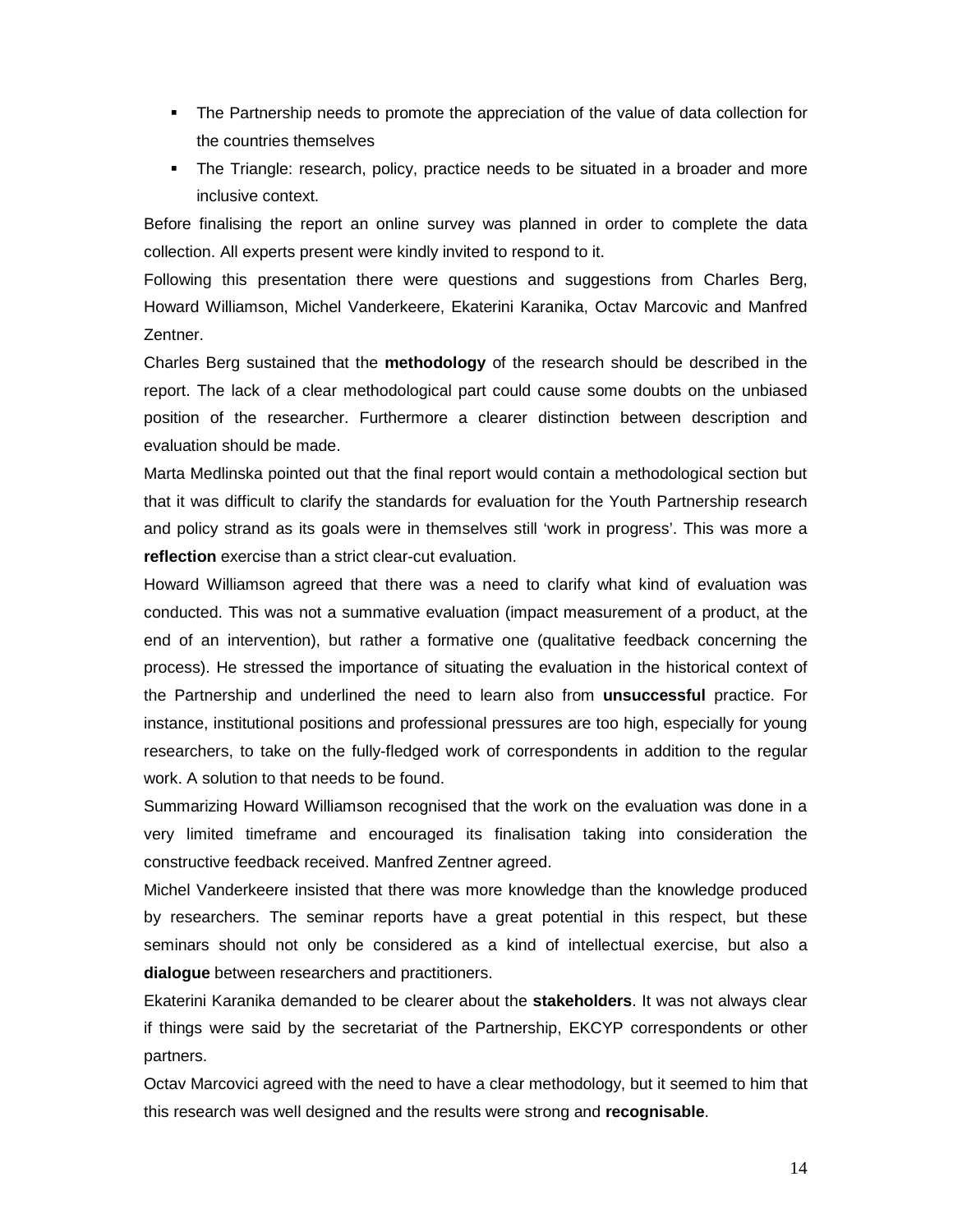### o **Presentation of the provisional findings on the transversal topics. Discussion on additional sources of data, geographical/thematic extension, etc. (Marta Medlinska and Philipp Boetzelen)**

Following the European Youth Pact the topics: employment, health and well-being, social inclusion, lifestyles and attitudes of young people gained on their importance. There is a need to map this kind of transversal topics. As mentioned earlier most correspondents are overcharged already, therefore the Partnership decided to launch a call, won by Turku University of Applied Sciences (Finland). Marta Medlinska and Philipp Boetzelen gave an overview of the preliminary findings.

Howard Williamson underlined the need to be careful with all the data collection.. The researchers involved in the research network and EKCYP need to situate data in social, economical and political **context** in which they were collected.

Sorin Mitulescu agreed: one result can stand for a multitude of significances. Data on youth unemployment for instance should not be reproduced without explaining the context of general unemployment. Charles Berg indicated that the interpretation could be clarified in the respective country reports.

Ekaterini Karanika suggested to collect some of the **missing** info in Eurostat (HIV) and in the Lisbon process reports (entrepreneurship).

Manfred Zentner approved the need to collect data on the transversal topics, but pointed out that there were more useful **sources** of information than those that have been used in the research. Each country should look for their own sources.

Riccardo Venturini criticized the fact that researchers and policymakers always seem to gather data on problem behaviour. Also information on **positive** behaviours should be gathered. Hans Joachim Schild agreed and pointed at the fact that EKCYP also provided data on volunteering and membership of youth organisations.

Stefania Rota asked to inform the different countries on these data. European policymakers should not use these data without **feedback** of the member states.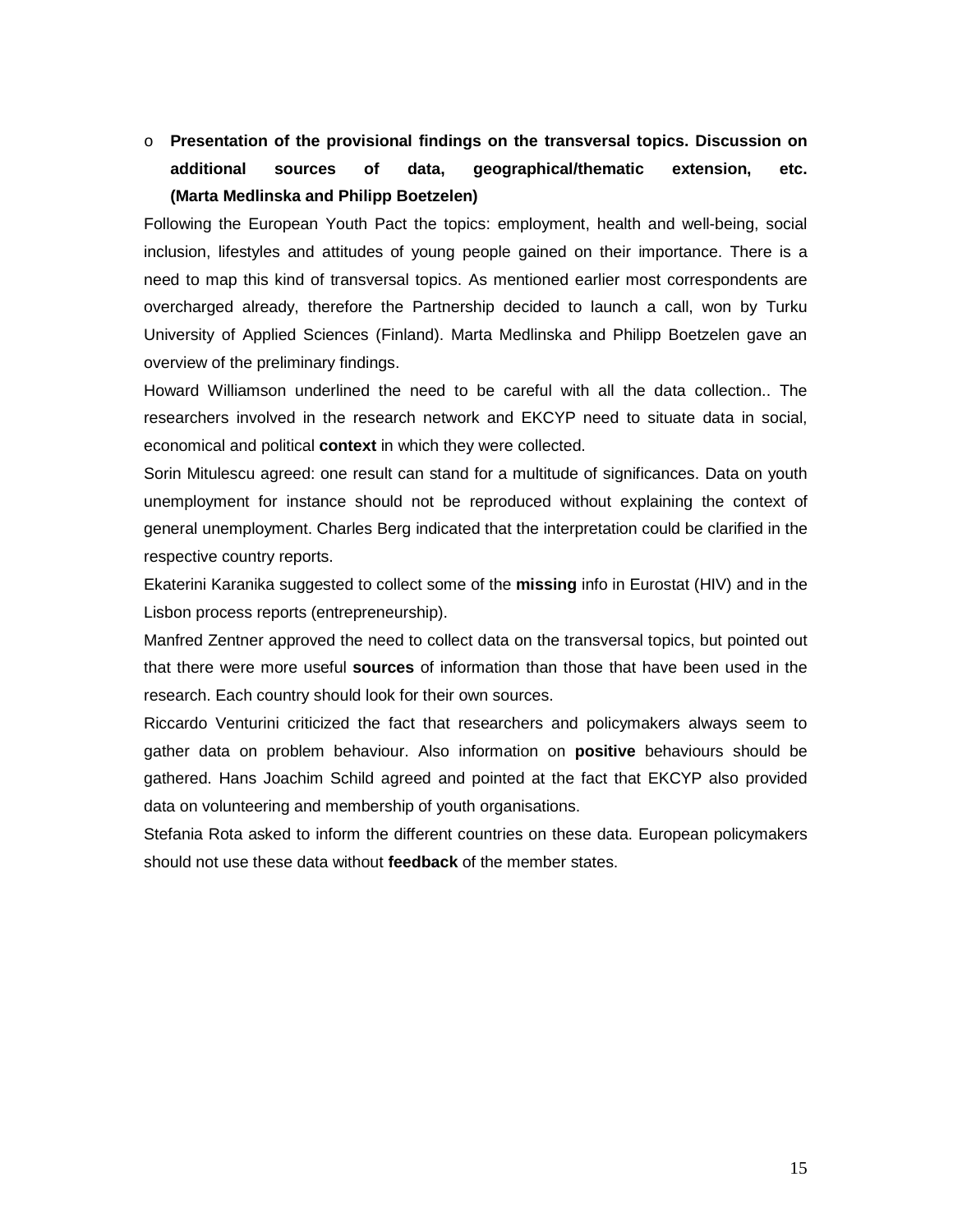### **Wednesday 15 October :**

# **Joint session EKCYP Correspondents & the European Network of Experts on Youth Research**

### **Key research issues and activity in particular countries and on pan-European level**

Agnes von Maravic (Council of Europe General Directorate 3 Social Cohesion) explained that family was already a topic at the first Council of Ministers in Vienna, 1949. In 2008 it was high on the agenda because of the declining birth rates, with the Eurobarometer showing that many people would like to have more children than they actually do. Young adults seem to be strongly influenced by external pressures and trends (studies, work, uncertainty, …).

This delicate and highly personal issues is interwoven with religious, gender and ethic factors. Agnes emphasised the need for evidence-based policies and asked for information and feedback from the researchers:

- Which evidence is there on young peoples intentions to have children? What are the reasons to choose not to have children?
- What can family policy do about it?

The session continued with presentations on new research and developments from Estonia, Belgium, Latvia, Serbia, Italy and a four-nation study on peer violence and a ten-nation study on intercultural dialogue.

### **1. Estonia (Marti Taru)**

Marti Taru presented two recently initiated research projects:

- Increasing the quality of youth work and youth policy
- Evaluation of the Youth Program

### **2. Belgium (Nicole Vettenburg)**

Nicole Vettenburg gave an update on the Flemish youth monitor and youth research platform (JOP), an interdisciplinary cooperation between 3 research groups, initiated by the Flemish government to stimulate systematical and interdisciplinary attention for youth research (www.jeugdonderzoeksplatform.be). The JOP-monitor covers 12 themes, classified in three C's: Conditions, Convictions and Conduct. By the end of 2009 analyses, reports and publications on JOP-monitor 2 should be finished.

### **3. Four-nation Research on peer violence in public spaces (Howard Williamson)**

Howard Williamson announced a research (the Daphne Project 2007-2009) conducted in a similar way in four countries: UK (Glamorgan), Finland (Mikkeli), Austria (Institute for Youth Research) and Estonia (Tartu). It aimed at drawing a picture of the different types of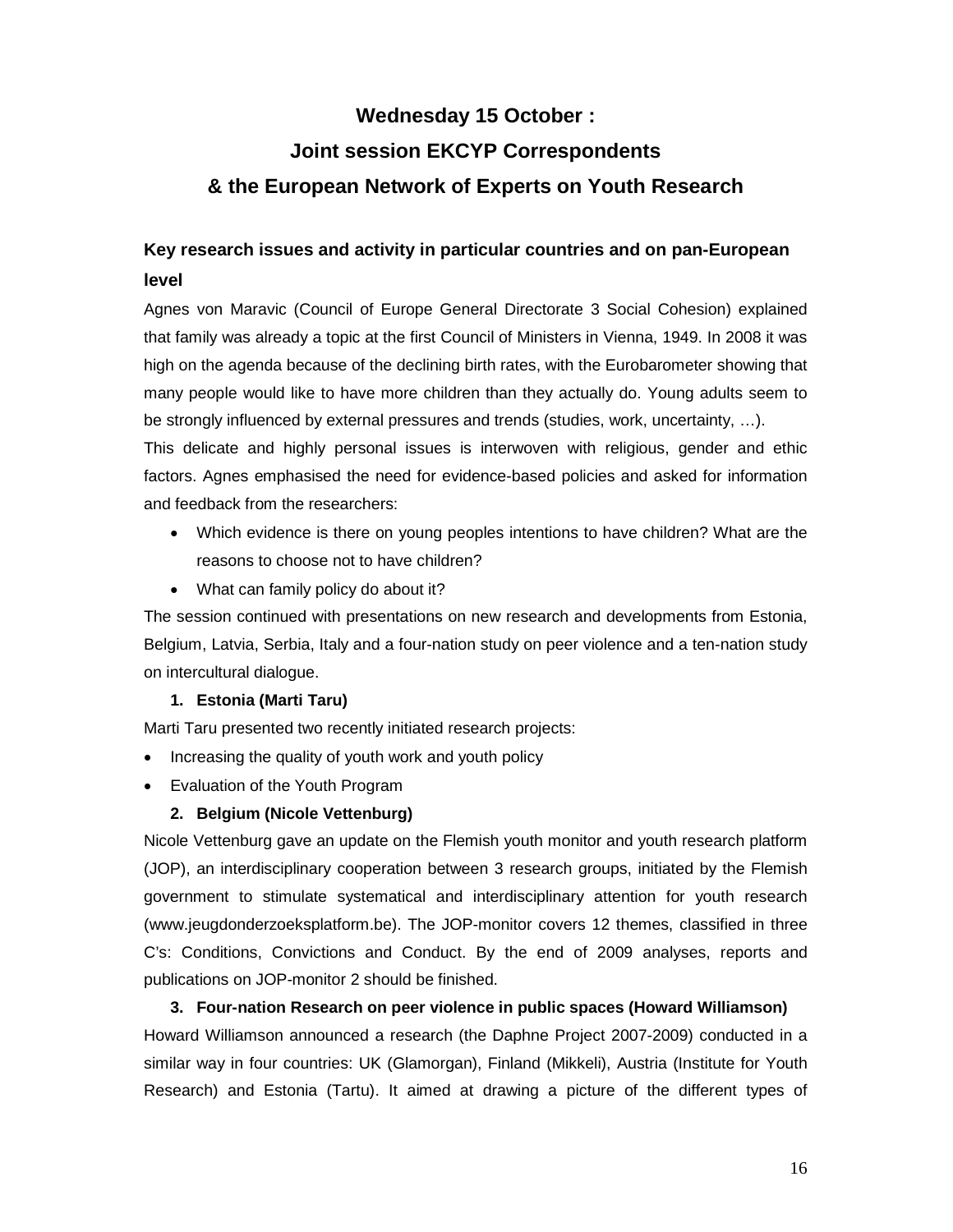everyday violent interactions between 13 to 16 year olds in disadvantaged neighbourhoods in Austria, Estonia, Finland and the UK.

### **4. Latvia (Ilze Trapenciere)**

Ilze Trapenciere presented the result of a research on the quality and outcomes of out-offamily care. The aim of the research was to describe life trajectories of these children by describing their life stories and transitions. Many of them faced a high risk of social exclusion. The research was conducted in focus groups with young people, recruited in vocational schools and through social services.

### **5. Ten-nation research on intercultural dialogue (Manfred Zentner)**

Manfred Zentner presented a EYCAdemy research on intercultural dialogue. Supported by the European Commission, EYCAdemy was launched in January 2005. The European Youth Card Association (EYCA) was interested in knowing what young people think and why. EYCA looked for a way to conduct qualitative research and planned to invest in focus group research, where selected groups (according to age, gender, nationality, etc) were brought together with specially trained moderators to talk on specific themes and answer specific questions (see www.euro26.org).

Several researches had been conducted so far to highlight what young people think about youth information (2004), youth participation (2005) and perceptions of human diversity among young people (2006). The most recent research focused on intercultural dialogue (2007).

### **6. Serbia (Zora Krnjaic and Tamara Nikolic)**

In order to develop evidence based youth policy and National Youth Strategy, Ministry of Youth and Sport initiated wide consultative process and different types of research:

- Practice based research in the framework of the National Youth Strategy: Round tables with NGO's to understand the situation of young people (field research)
- Academic, empirical research projects

The results were then translated, in cooperation with a wide range of stakeholders, into the National Youth Strategy and the Action Plan.

## **Discussion on cooperation and synergies between the Network of Experts on Youth Research and EKCYP correspondents**

One of the conclusions of the 13<sup>th</sup> meeting of the Network of Experts on Youth Research focused on the need to clarify the distinguished roles and functions of different networks. EuNYK, EKCYP and the Researchers Network seem to have similar compositions and tasks. Howard Williamson, chair of the Researchers Network presented three possible models: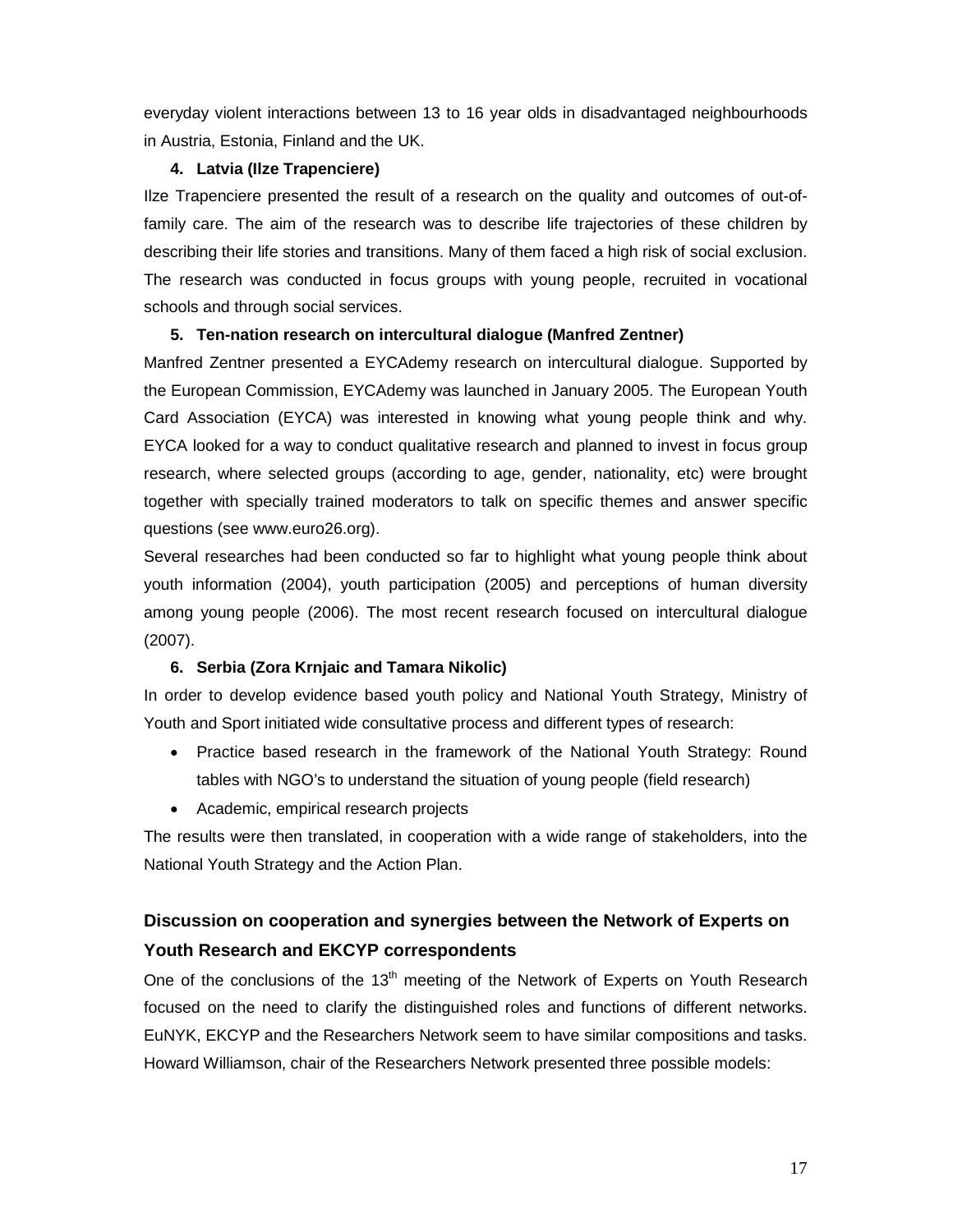- 1. EKCYP correspondents and the Youth Researchers' Network have their own distinct profile and function. In that case there would be a need to clarify the relationship between them.
- 2. The two networks are merged. This joint meeting is then a first step in that direction. In that case all members should take care of the critical academic function of research. There must not be a shift from academic to servicing functions only.
- 3. In a kind of a compromise we could look for a way of organizing two overlapping circles, risking that in the end no one is satisfied.

Howard Williamson stressed the remaining need of a structural commitment to involve researchers on the level of European policy making.

Manfred Zentner, himself member of all three mentioned networks, argued that the involvement of youth researchers should go beyond a servicing function, typical for EKCYP. Researchers have the job to point at hot items and new trends. They should go beyond the already known and predefined categories of knowledge provision and production.

Charles Berg admited that there were far too many networks. Furthermore the allocation of statutory powers to form the Triangle had never been imposed. Nevertheless, the European model does have an influence on national developments in the field of youth. According to him the problems were threefold:

- a work overload for everyone, also for the secretariat of the Partnership
- a loss of visibility and influence of the Youth Researchers' Network
- a lack of continuity in the different networks

What to do?

- Merging parts of the networks
- Imposing more continuity
- Establishing a clear mission statement and task description

The Youth Partnership should be the consolidating factor. Charles Berg pointed at the results of the evaluation carried out by Maria Pantea and proposed that a small working group could work out a model to be discussed further with the aim to safeguard the positive functions and eliminate the negative elements.

Ekaterini Karanika agreed that that was a confusing situation and that clear guidelines were needed. In addition she suggested that the EuNYK and the Youth Researchers' Network could perhaps be merged. Hans-Joachim Schild pointed at the fact that EuNYK is EU27 network, whilst the Youth Researchers' Network potentially brings together people from 49 countries. Moreover the EuNYK should integrate the three angles of the Triangle.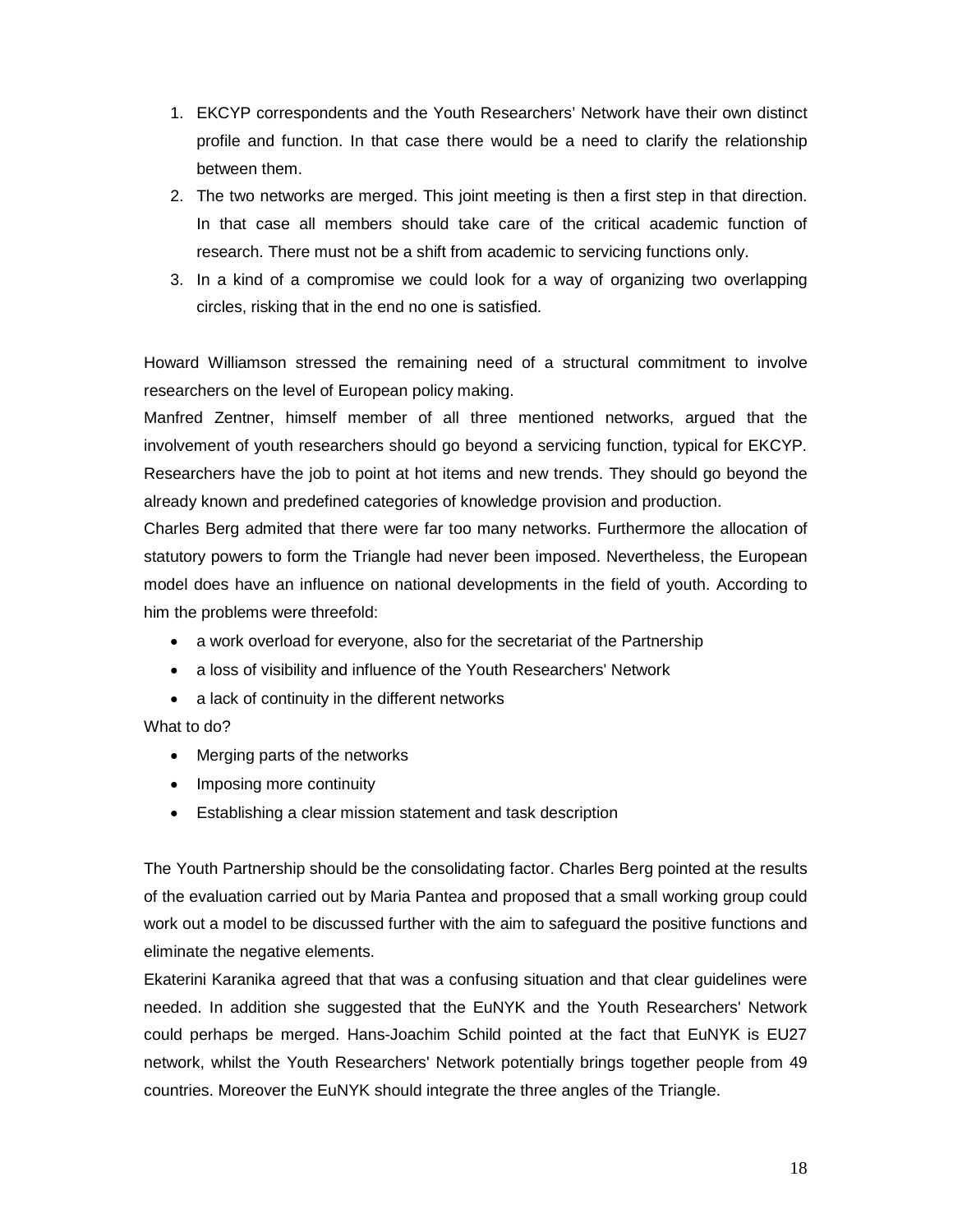Octav Marcovici argued that there should not be a competition or confusion between EKCYP and Youth Researchers' Network. EKCYP was set up by the member states as a knowledge base for youth policy. The Youth Researchers' Network has to explore new questions, produce reports, give advice, give voice to (unorganised) young people, …

Furthermore he suggested that emerging regional networks (e.g. the Youth Policy Development Centre for South-East Europe) should play a role in the European youth policy structures.

Sorin Mitulescu agreed and underlined that, from a national point of view, each network had its own impact: Youth Researchers' Network stimulated research activities and was a good platform for exchange of information and EKCYP gathered information and statistics on young people. Zora Krnjaic also stressed the function of the Youth Researchers' Network as a forum for exchange and debate.

Manfred Zentner argued that all participants should be nominated by their governments. This was not the case for the regional networks Octav Marcovici mentioned. The representativeness of civil servants (through CDEJ) and practitioners (through the Advisory Council) was assured, but the researchers were underrepresented in the European structures. He reminded that the EKCYP correspondents were never supposed to form a network, but still they function as a network, whilst the Youth Researchers' Network seems to function more as a hub.

It was suggested by several people that the Youth Researchers' Network could play a role in supporting the EKCYP correspondents to gather the needed data. The Youth Researchers' Network could also play a role in analysing the data on a European level and suggesting new items. Majority agreed however that Youth Researchers' Network should not get trapped in the EKCYP agenda. There must be a distinctive added value to this researchers' network. Playing a more productive role in the organisation of the thematic seminars is but one possibility.

Filip Coussee asked to clarify the concept of youth research. To him research that provides policy based evidence seemed to find a place in EKCYP. The Youth Researchers' Network then should focus on the critical-reflexive role of youth research, looking at the situation of young people and analysing the way policy shapes and influences the conditions young people live in.

#### **Part 2 of the report written by Filip Coussée**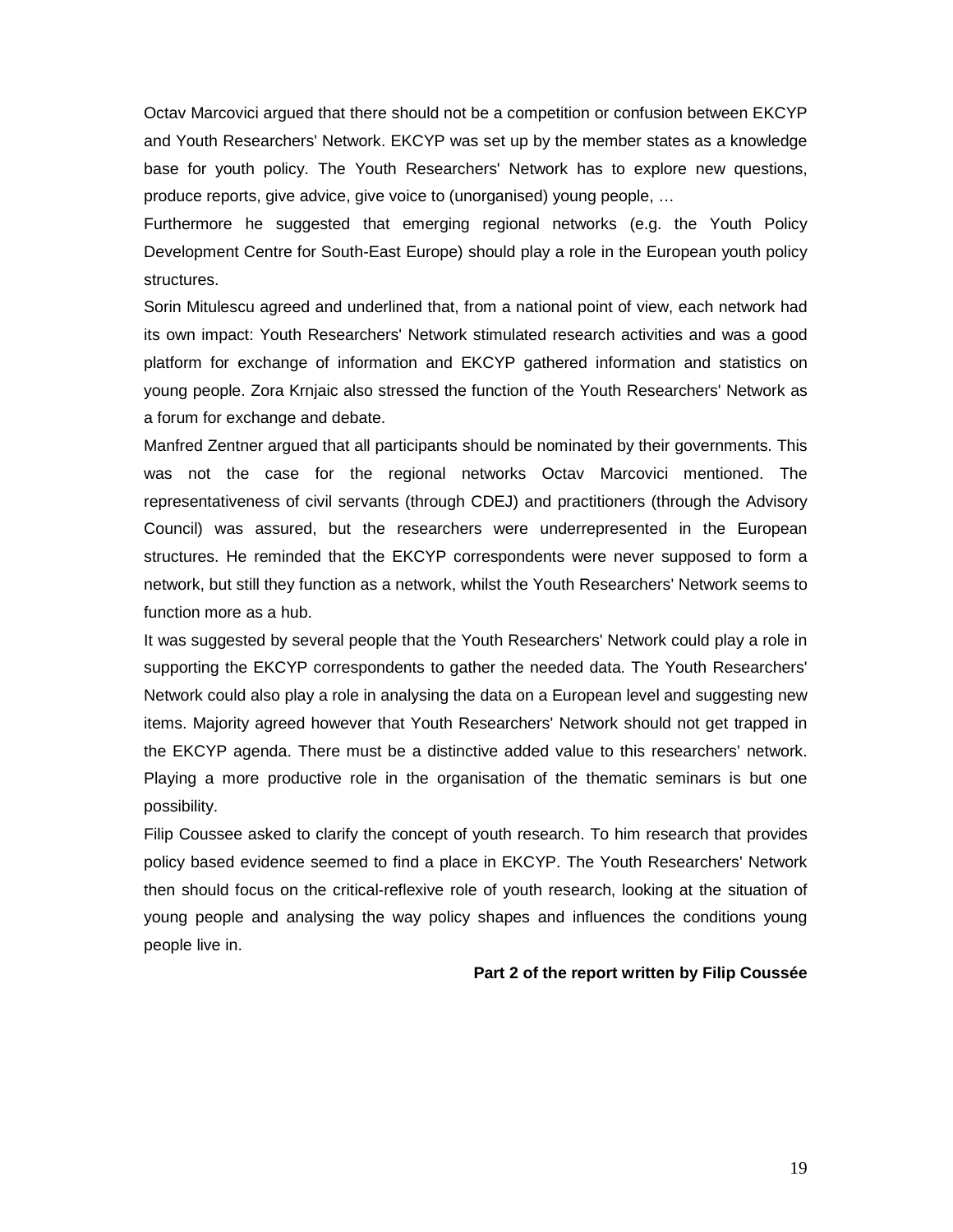# **Wednesday 15th October 2009 (14:00 – 16:00) : meeting of EKCYPcorrespondents only**

### **Follow up discussion joint meeting**

Following the discussions in the joint meeting regarding the role of the two networks, several correspondents expressed their dissatisfaction with regard to the role allocation commented during these discussions: For most of the countries there was no major difference with regard to the profile of either the members of the researcher's network or the EKCYPcorrespondents. In some countries, as for example Sweden, the members of both networks are even coming from the same institution. A role allocation where EKCYP-correspondents would fill in questionnaires and members of the researcher's network would carry out research projects was therefore hardly acceptable for many EKCYP-correspondents. Nicole Vettenburg from Flanders reminded that a discussion concerning the roles of both networks had already been held the year before and wondered why the results of that discussions had not been taken into account. Stefania Rota mentioned that it would makes sense to first define the mission of both networks and in a next step proceed with the selection of appropriate candidates.

### **Exchange on the forthcoming Quality group meeting**

The Partnership secretariat announced that the Quality Group would take place in the beginning of November. The correspondents were informed that there was a growing interest in youth organisations to contribute to and/or to be associated with the further development of this tool. The participation of the European youth Forum (EYF) in the next meeting of the Quality Group was therefore considered very relevant.

With regard to the the next Quality Group meeting, the participants asked whether they wanted to propose any issues for discussion. The following proposals were made on this:

- correspondents contribution: the yearly reporting exercise regarding the questionnaires on YWP topics should be discussed and revised as in the majority of countries and for most questions new data was not available on a yearly basis
- a clear procedure should be established by the quality group with regard to validation of data; the preparation of guidelines for the validation should be discussed

End of the meeting.

### **Part 3 of the report written by Philipp Boetzelen**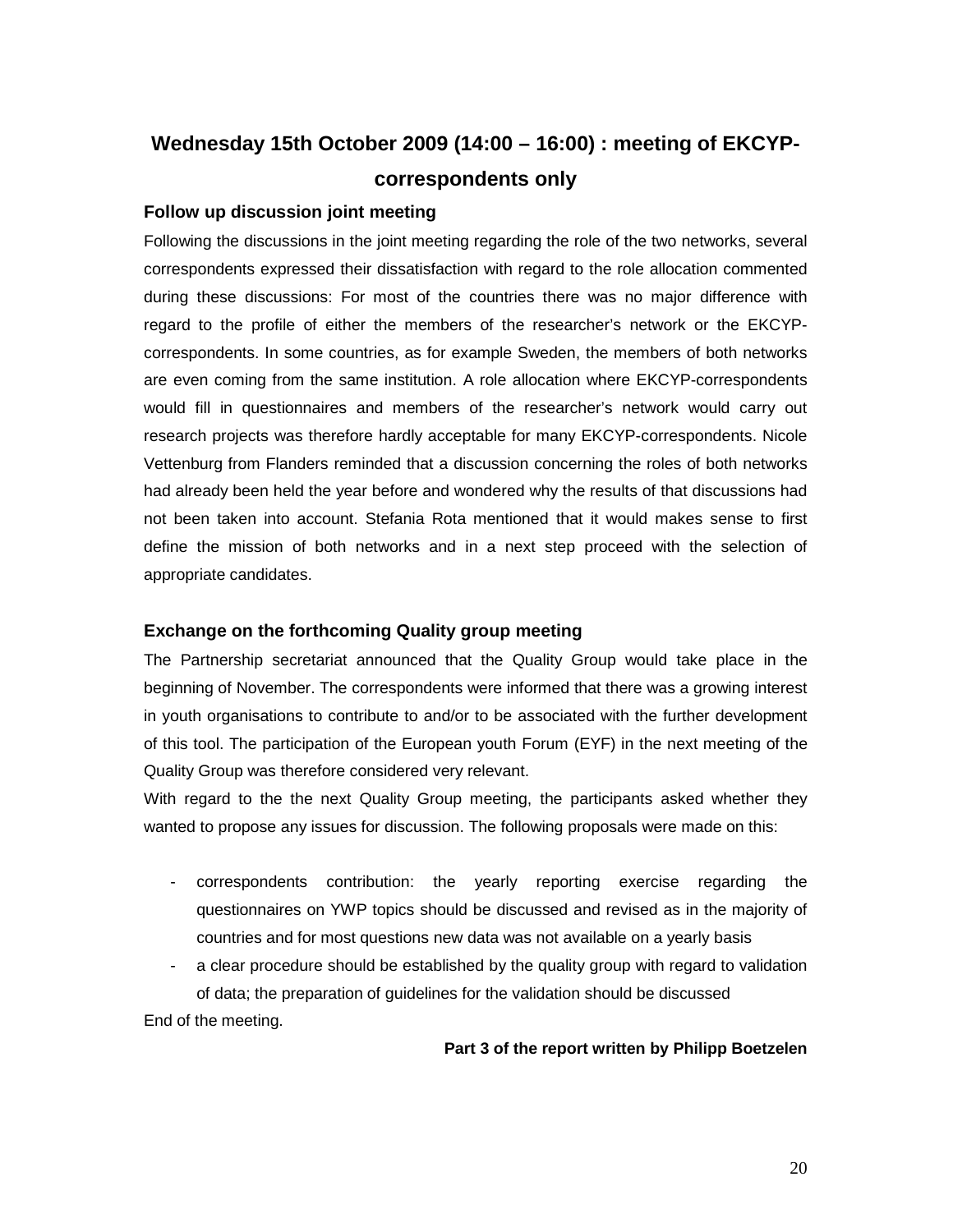# **Wednesday 15th October 2009 (14:00 – 18:00) meeting of the European Network of Experts on Youth Research**

### **Thematic Sessions**

The participants were asked to suggest themes for thematic discussion. Several themes were proposed: family policies, supporting youth research in countries without a research tradition, the quality of training of youth workers, the quality and significance of youth work itself, the relation between national identity and European identity, research on the achievements of the Lisbon Strategy, researchers' networks in different countries, the recognition of long-term research, the promotion of the associational life of young people, the discussion on the usefulness of indicators, the function of new technologies e.g. social network sites, peer violence in its different levels, reactionary trends amongst young people, gaining insight in migratory trends, history of youth work, the presence in international/global Youth Researchers' Networks, …

Charles Berg identified four fields in which youth research can be active:

- Generation and family: links between youth and childhood, youth and social change, ...
- Research and social policy: reviewing policies, reports, …
- Trajectories and transitions: demographic changes, youth transitions, …
- Youth Culture: media, knowledge society, political participation, identity

Howard Williamson stated that one of the roles of this kind of thematic discussions was to produce good research questions. For the first field identified by Charles Berg Howard Williamson gave the example of the classic image shown in academic literature: the disappearance of the traditional family in northern Europe versus the finding that most young people in southern Europe living in traditional families. These big regional differences are important if we want to shape a European family policy.

Finally Howard Williamson sumed up the earlier discussion and gave an overview of research topics in the area of family policies:

- Alternative lifestyles and families
- Postponed parenthood
- Intergenerational relations
- Boomerang kids
- Poor parenting agenda and parenting programmes, liberation or control?
- Teenage pregnancy
- Reconstituted families
- Boot camps and other institutions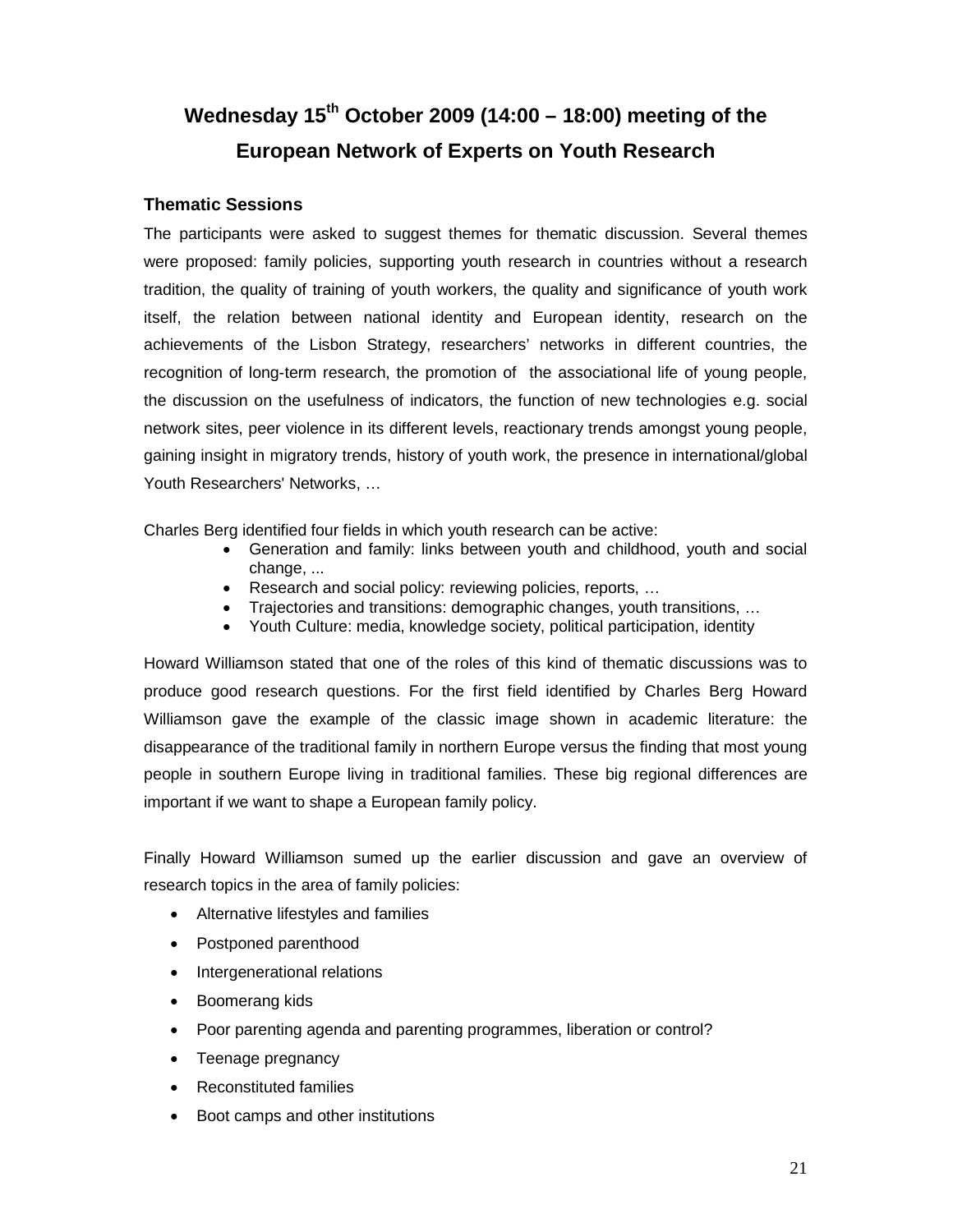- Role of ICT in educational questions
- Language competence of immigrant parents
- Divorced parents and their children
- Shifting responsibilities
- Young people as contributors to household incomes
- Home-work balance
- Cross-cultural perspectives
- Large families and state support

# **Discussion on the role, structure and terms of reference of the European Network of Experts on Youth Research**

The discussion on the distinct roles of the different networks was reopened. EKCYP seemed to have a relatively clear mission, but the Youth Researchers' Network apparently "got stuck in a home-made limbo". (cf. mail Howard – February 2008)

Virtually all participants admited that there was a problem with the network:

- The network has no clear identity of its own
- There are far too many networks (see EKCYP and EuNYK, but also other networks for instance RC 34 – ISA)
- There is a work overload
	- o For individual people who cannot take more work upon their professional activities
	- $\circ$  For the secretariat of the Youth Partnership (the network functions as a hub, not as a network)
- an unclear relationship with EKCYP (which was initially not set up as a network, but seems to function as one). Both networks are attended by researchers and civil servants, in many cases the same person.
- an unclear position in relation to the structures and decision making procedures on the European level
- no clear profile of participants (civil servants, researchers and practitioners claim the right to be more intensly involved)
- no clear way of recruiting participants, they are appointed by governments
	- o which leads to discontinuity
	- o which means that some governments make 'strategic choices'

At the same time all participants emphasized that this network had an added value, which although not always visible, but must not be underestimated.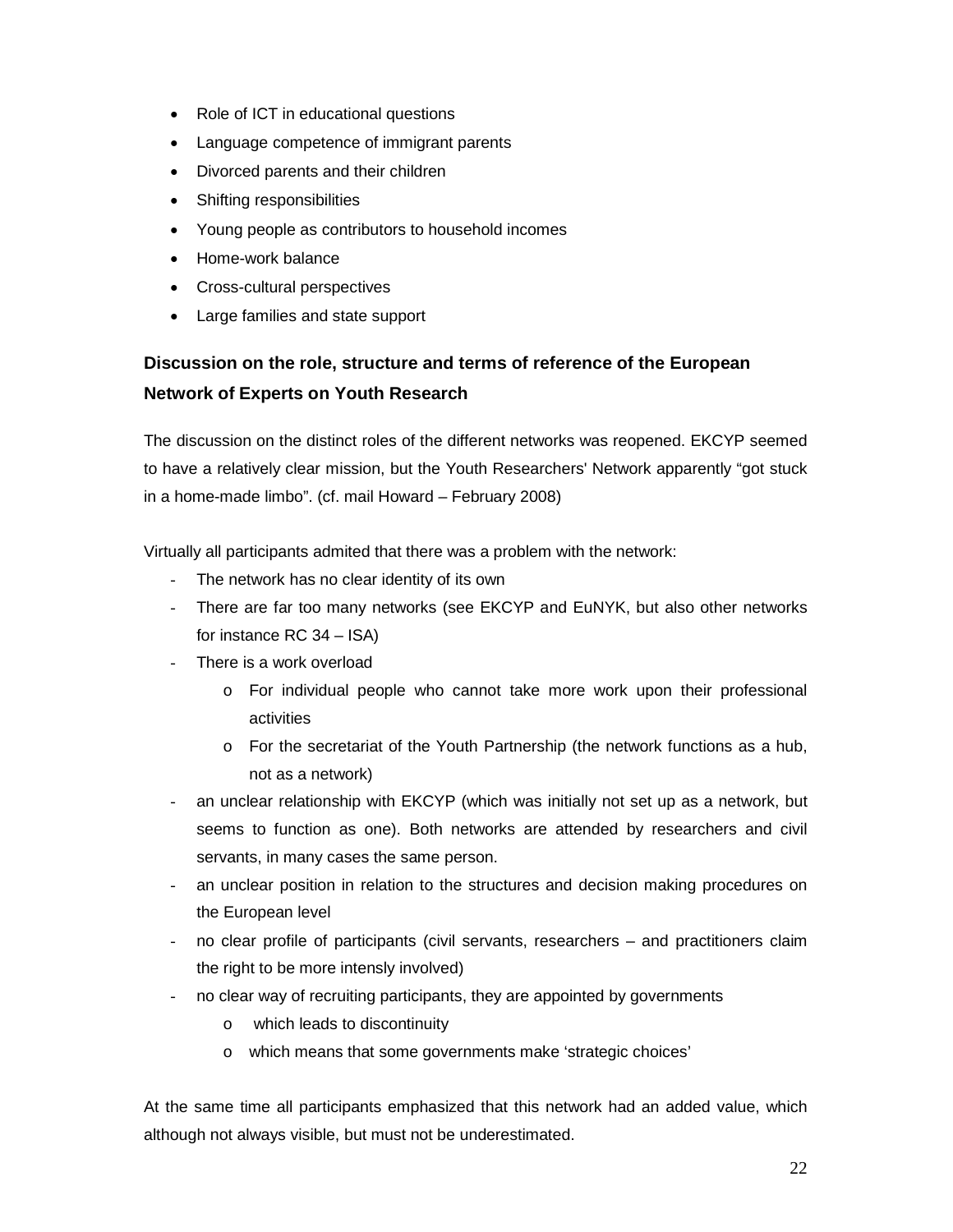- Contributing to individual development and capacity building
- Contributing to exchange of information between individuals, but also between national policy levels (provision of knowledge on current research)
- Potential to inspire and 'recharge batteries'
- Stimulating reflection on the work done in the home country
- In some cases the meetings of the network help individuals to increase the legitimacy of youth research in their own country

# **Thursday 16 October 2009 : discussion on the role, structure and terms of reference of the European Network of Experts on Youth Research continued**

### **Proposal for a sheet on national level research activities**

The Researchers' Network is, these days, a very diverse group whereas in the past most participants more firmly connected to academic youth research and were largely located within research institutions. There were, of course, exceptions, but it was clear at the last meeting that there is now a more equal balance between 'pure' researchers and those who are more part of administrative and governmental structures. As a consequence the composition, as well as role, of this network will require further review and attention.

One of the proposals made in the working session was the production of a country sheet on youth research activities. The sheet would have as a goal a critical, personally filtered info for internal exchange.

Of course duplication with the questionnaires for 27 EU member states on better knowledge should be avoided.

The sheet should reflect the state of youth research in the various countries:

- a) existing documents on youth research, if any
- b) finance
- c) activity
- d) people, institutions
- e) directions

Comments:

- the side effect: proving that the members are experts on youth research
- those mean to be for internal use and therefore frank
- a small committee meeting in between the annual network meetingsto analyse those could be envisaged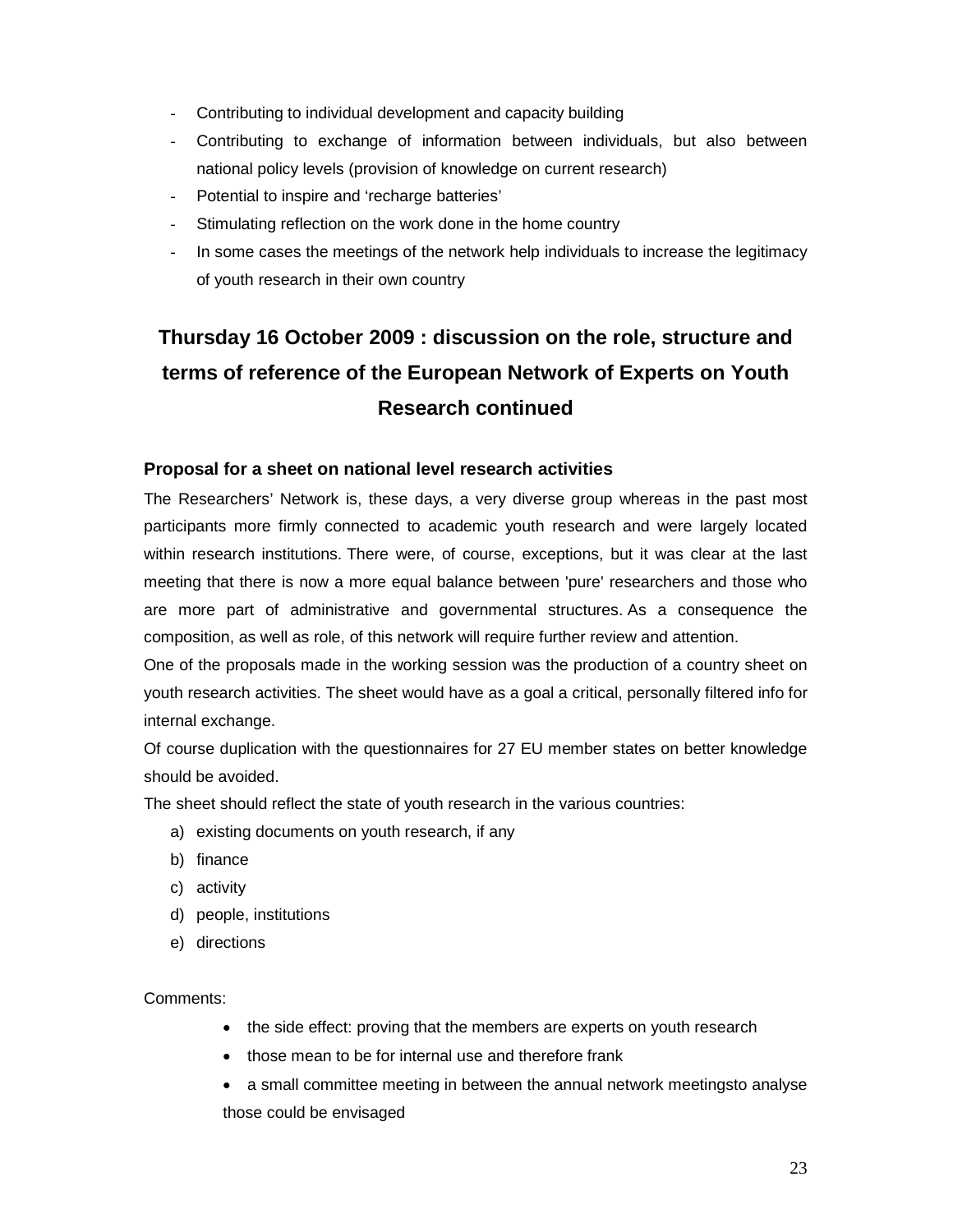### **Terms of reference for the researchers' network**

There was a draft by Howard Williamson distributed.

1. Composition of the network

49 country nominees; between 6 and 10 additional youth researchers nominated by CoE fixed for (3) years; representatives nominated by EC and CoE; invited guests to make specific contributions

2. Process – standing items for annual meetings

Information exchange between members of the network about national activities and developments and cross-European youth research participation; EC/CoE developments in the youth field (reporting); a couple of relatively formal youth research lectures by guests or network members on relevant themes (e.g. on history from countries missing at the seminar in Belgium, such as Russia, Italy or the Baltics might be a good idea for the autumn); one hour private session for network members only to reflect on its role, activities and contribution.

3. 'Place' of the research network in the wider activities of the Partnership and the Youth **Directorate** 

The idea should be further debated but there are already examples of such 'representation': in Partnership Sectorial groups. Now such involvement could be envisaged as additional places at CDEJ/Joint Council meetings (more than just the chair, and the chair could be substituted by another member); other relevant groups, working parties or committees. THE AIM IS TO MAKE MORE ACTIVE AND VISIBLE THE AUTHENTICITY OF THE 'TRIANGLE' CLAIMS!

### 4. Responsibilities

National: with regard to disseminating results of European youth research and policy activities to national networks and bringing national issues to the European table; Towards the Partnership: providing research perspectives, response and feedback to the Partnership work programme and reporting;

Towards the Network: being more interactive between meetings by informing the chair on events and conferences that may have a European resonance (for the chair to decide on the best methods of further and wider dissemination).

### **Next steps**

Once consensus is reached in this group the terms of reference of the network could be official and recognised, give legitimacy to the network and the role of the Partnership secretariat could be consolidated.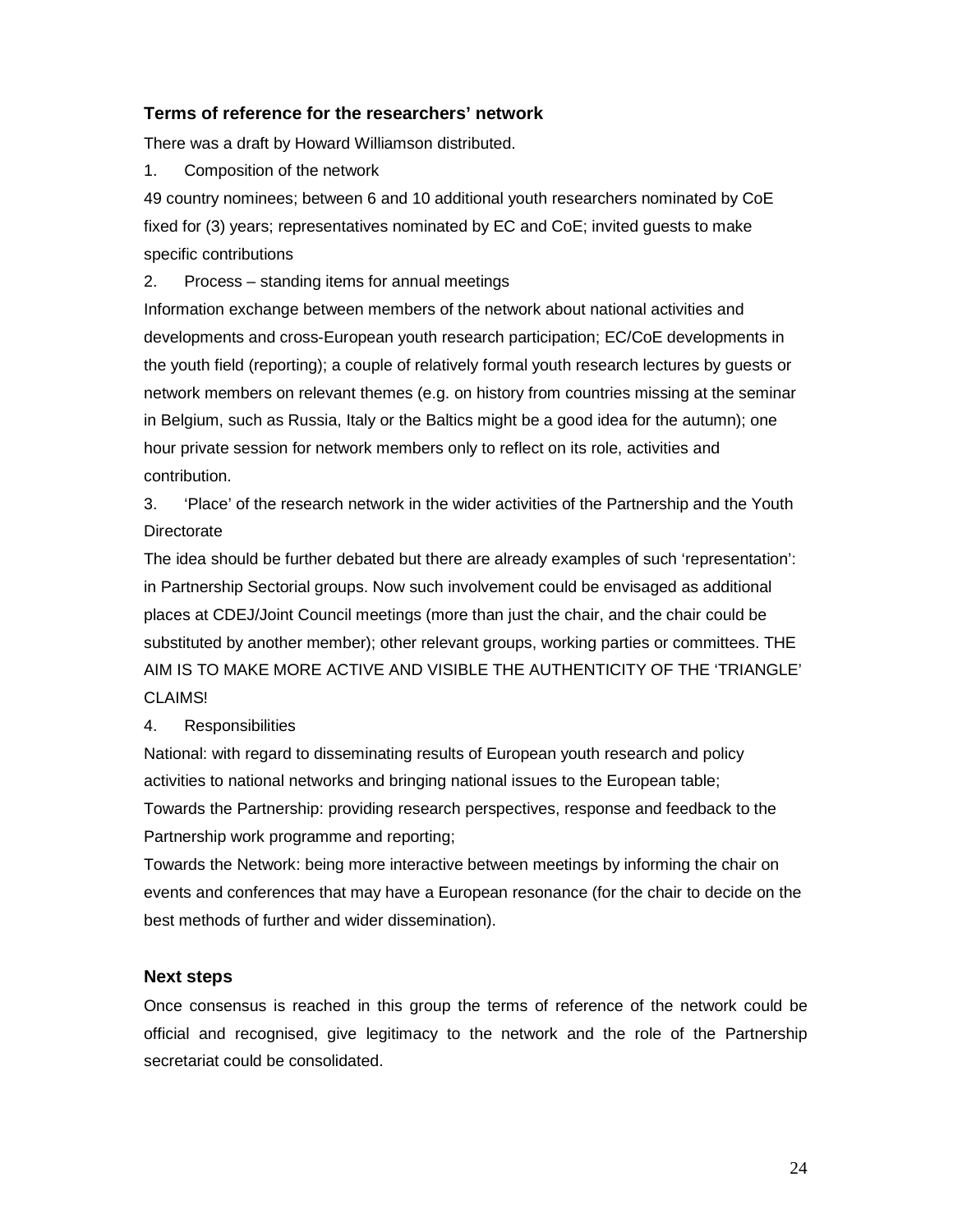### **Concluding words (Howard Williamson)**

If the network continues existing… it could possibly contribute to:

- History workshop (planned for the end of May 2009)
- Expert Workshop on Recognition of NFL (foreseen for 2009 and 2010 as a follow-up of the above mentioned event, which took place in June 2008)
- Thematic seminars (e.g. Health and well-being seminar in December 2008, where Manfred Zentner will be present)
- Regional seminars on youth policy development in SEE, EECA and EuroMed (in 2009 and beyond)

In the last words Howard Williamson incited all experts present to use the corrected and completetd contact list, which would be available on-line shortly after the meeting. There woud also be a possibility to use the on-line forum for both public and restricted access debates. Both tools should facilitate personal contacts, therefore strengthening the response and on-going communication.

### **Part 4 of the report written by Filip Coussée and Marta Medlinska**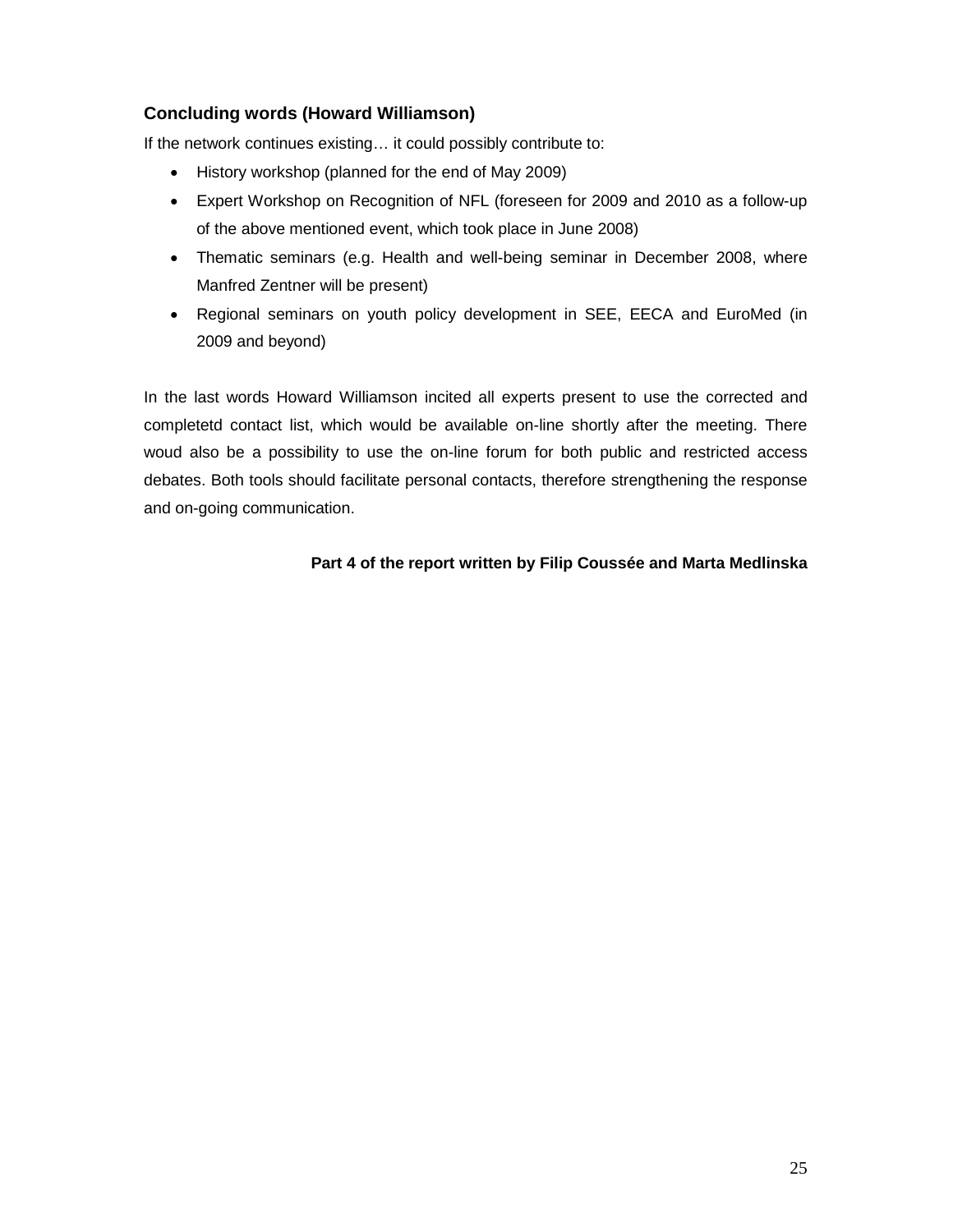

EUROPEAN KNOWLEDGE CENTRE FOR YOUTH POLICY **CORRESPONDENTS** 

> **4TH ANNUAL MEETING** *European Youth Centre Strasbourg 13th -15th October 2008*

> > AND

EXPERTS ON YOUTH RESEARCH

14TH ANNUAL MEETING

*European Youth Centre Strasbourg 14th -16th October 2008* 

PROVISIONAL PROGRAMME

*Organised within the Partnership Programme on Youth run by the European Commission and the Council of Europe*

**\_\_\_\_\_\_\_\_\_\_\_\_\_\_\_\_\_\_\_\_\_\_\_\_\_\_\_\_\_\_\_\_\_\_\_\_\_\_\_\_\_\_\_\_**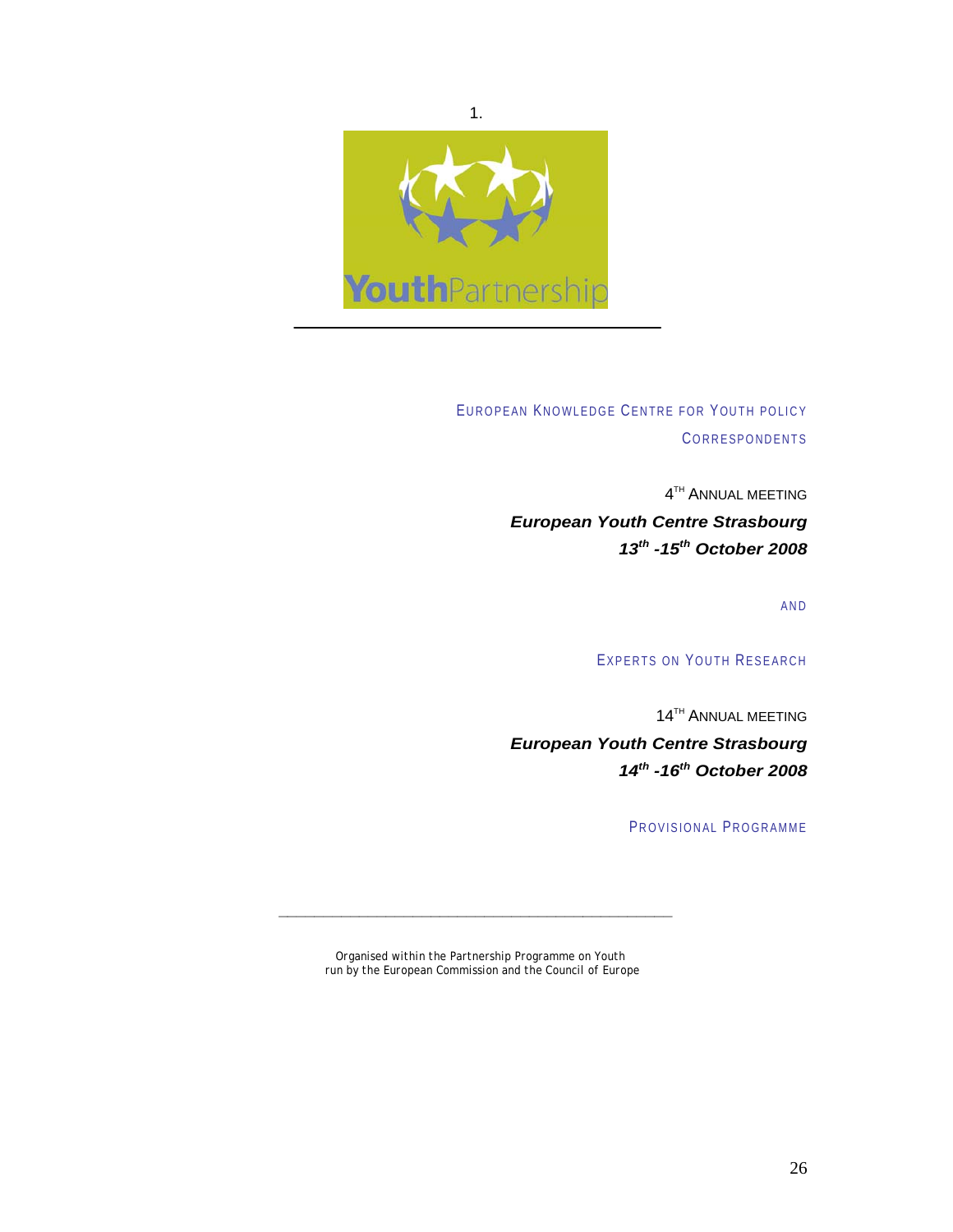### 1.1. *Monday, 13<sup>th</sup> October*

### **Introduction session for (new) EKCYP-correspondents2**

### **09.30 Welcome and introduction round**

**09.45 Introduction to the European Knowledge Centre for Youth Policy** *Philipp Boetzelen, Partnership Programme*

### **11.00 Coffee/tea break [moment for registration on the partnership-portal]**

### **11.30 Presentation of the correspondents tasks**

- **Country sheets**
- **Questionnaires**
- **Transversal topics**

**12.45 Lunch** 

-

### **Session for all EKCYP-correspondents**

**14.00 Information exchange on the correspondent's national working context and needs of support (tour de table)** 

# **14:30 Interest in and feedback on questionnaires and country sheets**

*Ekaterini Karanika, European Commission* 

**15:00 Information on further development of other EKCYP-features** *Philipp Boetzelen and Carole Schnitzler, Partnership Programme*

- **Youth policy themes**
- **Discussion forum and E-mail adresses for EKCYP-correspondents**
- **Amendments to glossary and library**

<sup>2</sup> The more experienced correspondents are invited to attend this session and to share their experiences with those who have been newly nominated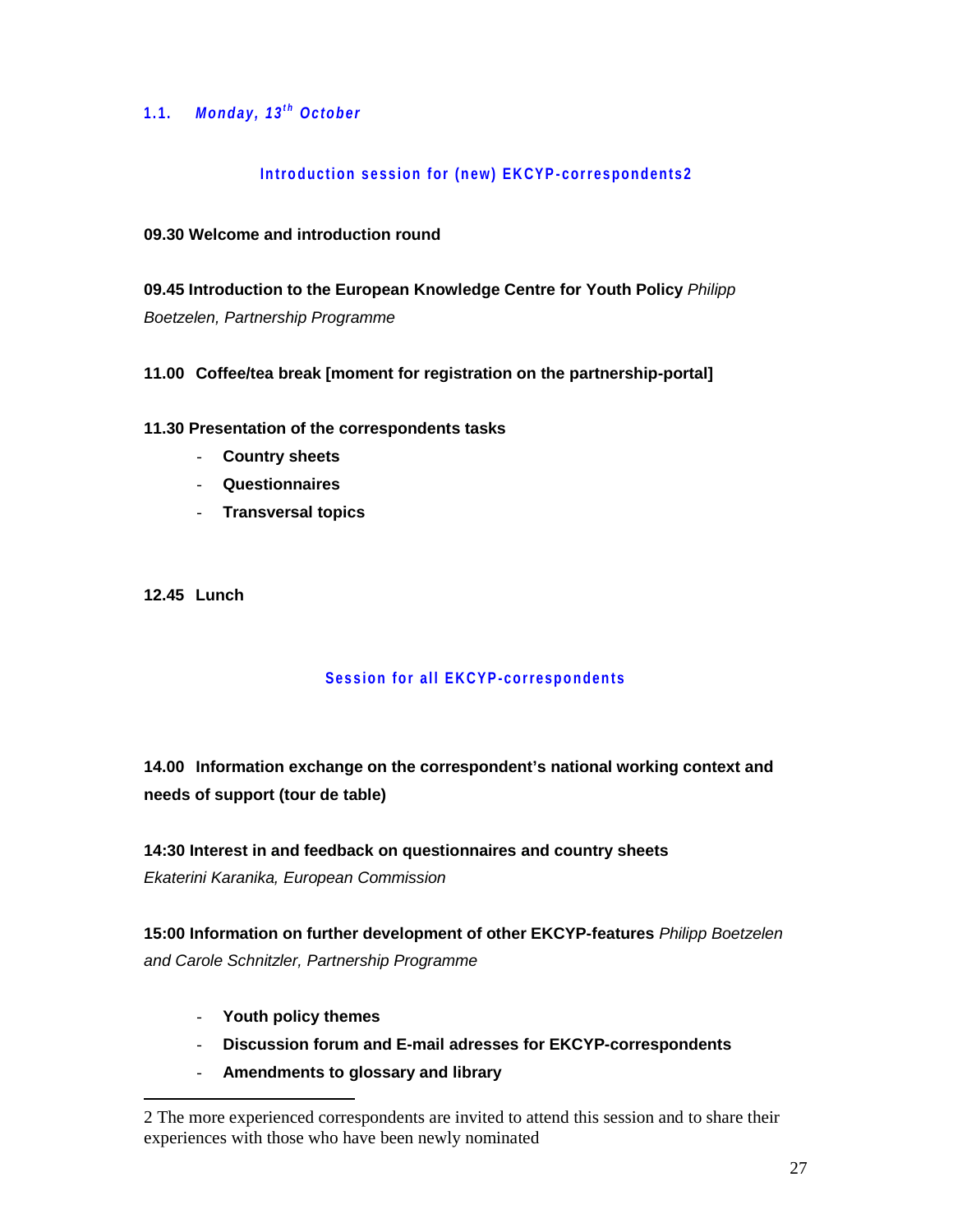- **Country fact sheets on transversal topics**
- **Linking the EKCYP with national web-portals**

### **16.00 Coffee/tea break**

**16:30 Discussion of further support measures for EKCYP-correspondents** 

**17:00 Information on developments at national level having regard to or effects on the provision of knowledge on youth via the EKCYP** 

**AOB**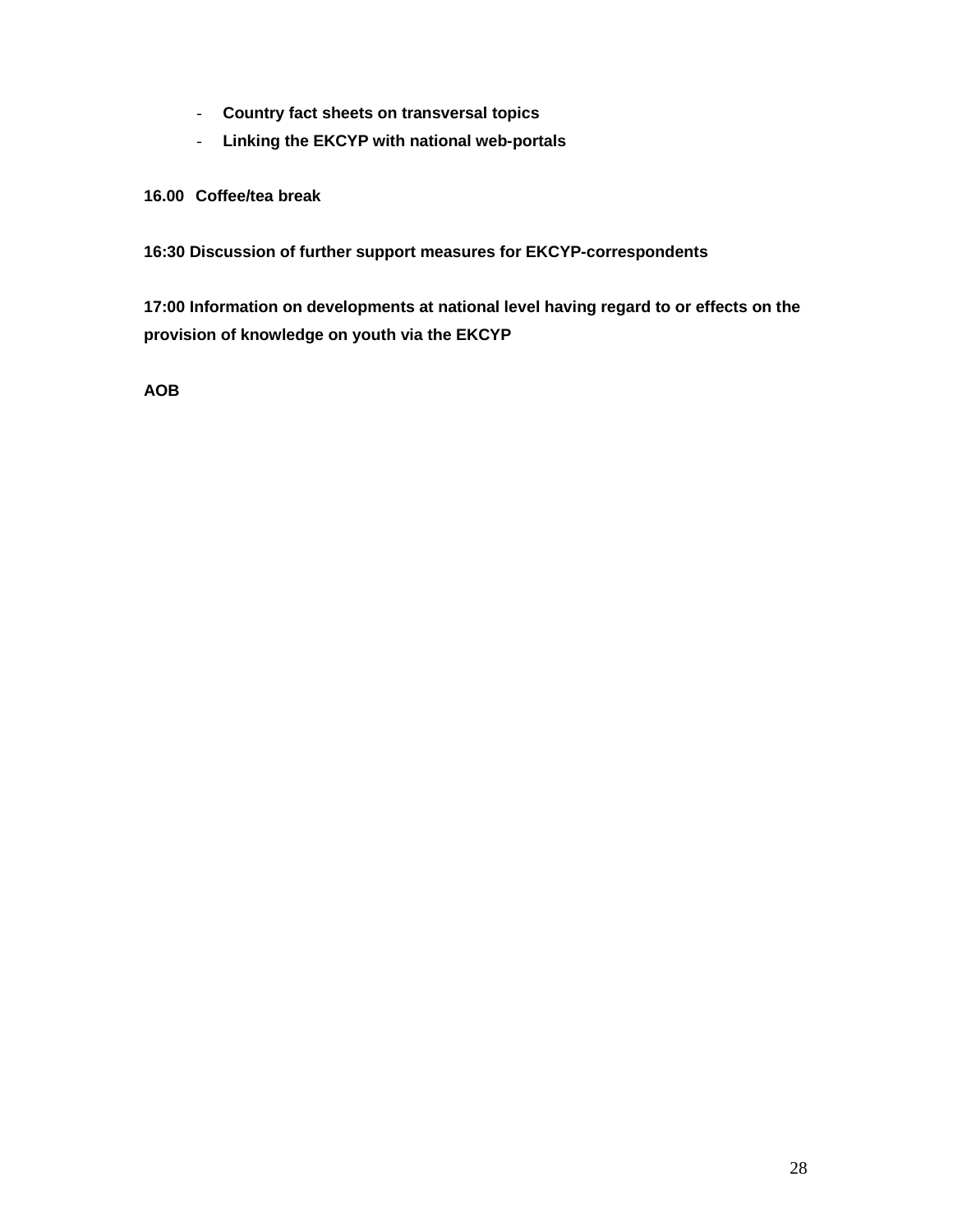# **Joint meeting of the EKCYP Correspondents and the European Network of Experts on Youth Research**

### 1.2. **Tuesday, 14<sup>th</sup> October**

### **9:30 Opening of the Joint meeting**

### **Official welcome words**

*Hans-Joachim Schild, Partnership Programme Ulrich Bunjes, DYS, Council of Europe Ekaterini Karanika, European Commission* 

### **Adoption of the agenda**

**Introductions** *(tour de table)*

### **Updates:**

### **Council of Europe**

- **The Conference of Ministers Kiev, 10-11 October and Agenda 2020 (Strategy Paper on the CoE youth policy)** *Ulrich Bunjes, DYS, Council of Europe*
- **National youth policy reviews and advisory missions, youth policy sythesis report,** *Howard Williamson, Glamorgan University, UK*

**European Commission,** *Ekaterini Karanika, European Commission*

- **Evaluation of the Open Method of Coordination**
- **Youth Report 2009**
- **Update on the European Network of Youth Knowledge**

**Other undertakings of the Commission in the youth research field** 

- **11:00 Coffee break**
- **11:30 Youth Research Partnership,** *Hans-Joachim Schild, Partnership Programme*
	- **Updates on the Parthership sectorial group and consultation meeting**
	- **Research seminars and publications, youth policy seminars** *Marta Medlinska, Partnership Programme*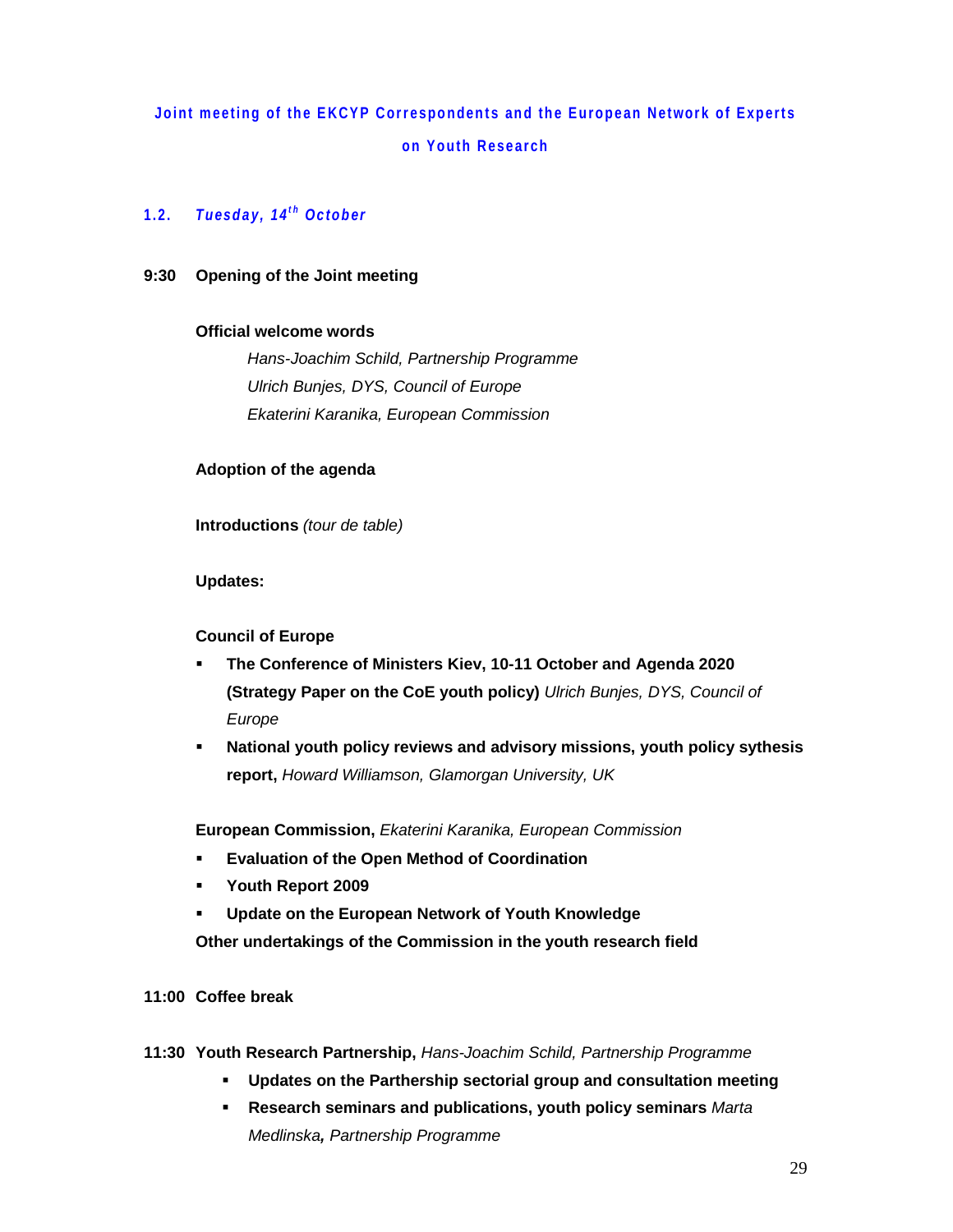- **EKCYP** *Philipp Boetzelen, Partnership Programme*
- **Thematic expert workshops,** *Hanjo Schild, Partnership Programme*
- **Seminar on the history of youth work and its implications for youth policy,** *Filip Coussee, Ghent University, Belgium*
- **MA European Youth Studies,** *Charles Berg, University of Luxemburg*
- **13:00 Lunch**
- **14:30 Introduction of the evaluation of the youth research and policy strand of the**

**Youth Partnership.** *Maria-Carmen Pantea, "Babes Bolyai" University, Romania*   **Feedbacks, discussion.** 

**16:00 Coffee break** 

**16:30 Presentation of the provisional findings on the transversal topics. Discussion on additional sources of data, geographic/thematic extension, usability of results, future updating etc.** *Marta Medlinska and Philipp Boetzelen, Partnership Programme*

### **19:30 Dinner out**

### *1 . 3 . W e d n e s d a y , 1 5t h October*

**9:30 Key research issues and activity in particular countries and on pan-European level – information on other research activities.** 

**11:00 Coffee break** 

**11:30 Discussion on cooperation and synergies between the Network of Experts on Youth Research and EKCYP Correspondents.** 

**13:00 Lunch**